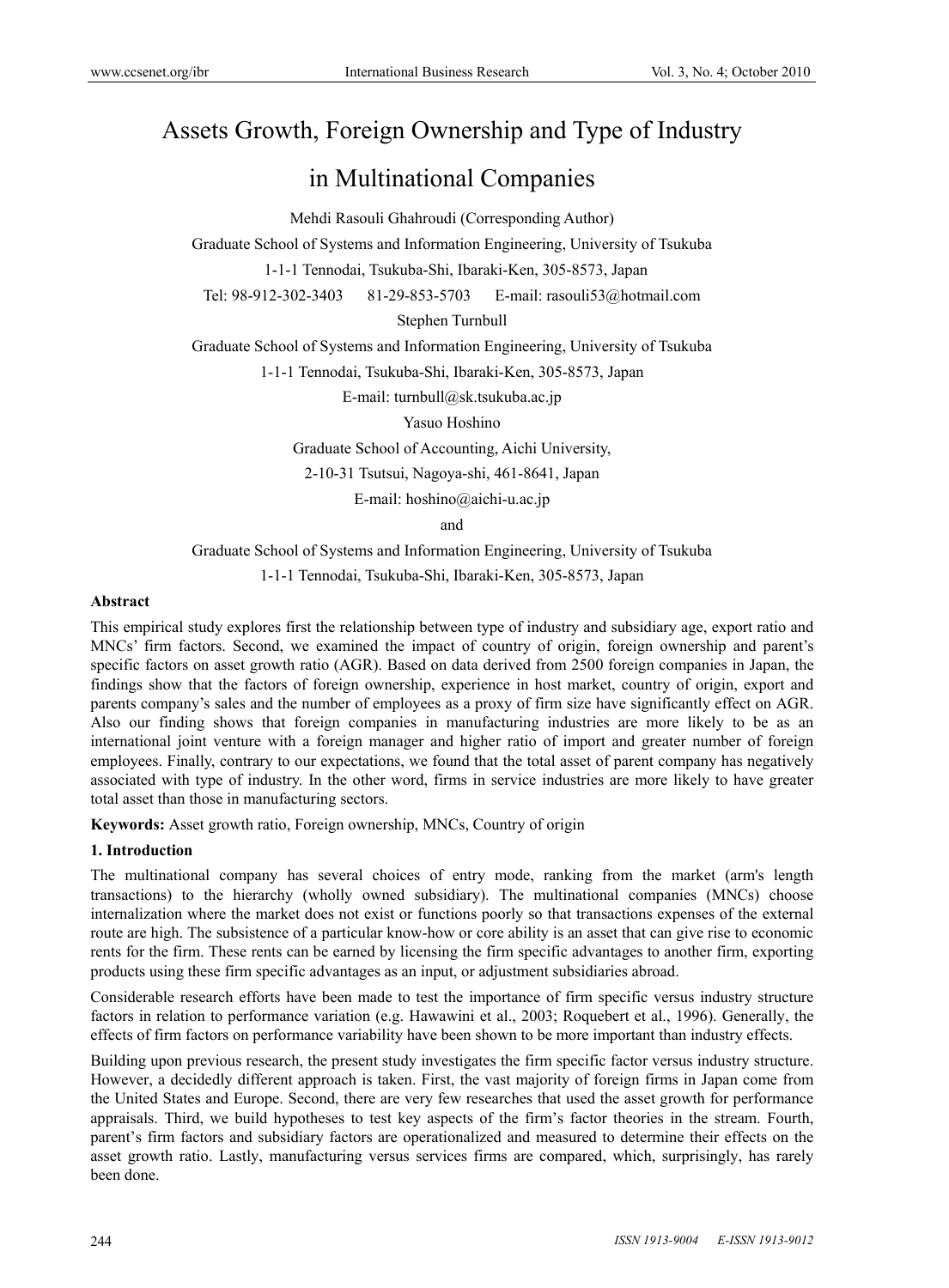Asset performance means that a company can either earn a higher return using the same amount of assets or is efficient enough to create the same amount of return using fewer assets.

Hymer (1976) proposed that firms exist because they possess unique assets in terms of products, processes, and skills. Examples of unique firm-specific assets and intangible wealth include established brand names, the firm's reputation, favored access to suppliers and skilled manpower, and superior products and processes. These resources, when employed in a host country during overseas entry, serve to reduce rivalry, as they are imperfectly imitable. The poor imitability of these unique assets enables a firm to gain competitive advantage or market power over its rivals. Hence, the foreign entrant can be viewed as a special case of the multi-plant firm operating in different countries due to market imperfections (Horaguchi and Toyne, 1990). Such firms integrate industries by owning assets or controlling activities across countries as a result of structural market imperfections and transaction cost advantages

Nevertheless, foreign firms are likely to be at a disadvantage in terms of understanding the local environment and culture. The international business literature is full of examples of foreign entrants stumbling and failing due to lack of managerial skills or knowledge of local contacts, regulatory issues, political nuances, customer idiosyncrasies, and other issues usually unknown to new foreign entrants. These disadvantages are commonly referred to as liabilities of foreignness.

This empirical study explores first the relationship between type of industry and firm's factors including ownership, experience, import and export ratio and MNCs' factors. Second, we examined the impact of country of origin, foreign ownership and parent's and subsidiary's factors on the asset growth ratio (AGR).

The rest of the paper is structured as follows. We begin with a review of the literature, and then develop five testable hypotheses relevant to the industry structure and asset growth. Next, we describe the data and estimation methodology, and report the empirical results. We conclude with a discussion of the results.

#### **2. Theoretical background and hypotheses**

Firms seeking to establish a presence in the region also faced the decision of how much equity to commit. Empirical studies using cross-country data show that locational and modes of entry choices of MNEs are significantly influenced by host country characteristics. For example, Altomonte (2000) and Bevan and Estrin (2004) use project-specific investment data primarily from European firms, as well as some Asian and US MNEs, to analyze the determinants of foreign direct investment to the region. In addition to factors such as country risk and market size, Tihanyi, Griffith, and Russell (2005) highlight gravity factors and cultural distance as important components of investment decision. For US firms, advantages such as geographical and cultural proximity are less apparent than for their European counterparts. Yet analyses of market response to early investment announcements by US firms (e.g., Lang, Ofek & Stulz, 1995) find that, on average, shareholders of US firms experience positive excess returns when they announce expansion plans in transition economies. (Paul and Wooster, 2008)

Eclectic theory suggests that in developed countries, wholly owned subsidiaries have the highest long-term potential (Dunning, J.H., 1988). Erramilli et al. (1997) found that even the firm-specific advantages of Korean MNEs were dependent on host country location. Therefore, the influence of host country characteristics on entry mode, of which industry structure is an underlying element, is well established.

Previous research suggests that a firm's capacity to earn profits is highly correlated to the attractiveness and profitability of the industry in which the firm operates (Schmalensee, 1989). Hence, when entering an overseas market, a foreign firm will attempt to choose an entry mode that would help overcome industry barriers that might prevent it from succeeding in that overseas market. Therefore, other conditions remaining equal, one would predict that industry characteristics of the host country would play a role in determining a firm's choice of entry mode (Elango & Sambharya, 2004).

#### *2.1. Industry and firms factors*

An important benefit of wholly owned is that a foreign firm can be in control of an established firm, thereby overcoming industry structural barriers in the host country and the liabilities of foreignness rather quickly. Also wholly owned does not create new industry capacity, as do greenfield investments, and therefore does not increase industry supply. Wholly owned subsidiaries by the foreign firm result in ownership by a single firm. An international joint venture is a partnership wherein the venture (business) is jointly owned by two or more firms. It involves two or more firms investing in or sharing resources, thereby allowing for some degree of flexibility in the sourcing and deployment of resources to overcome industry barriers and minimizing the risks of liabilities of foreignness. While it is hard to accurately predict the influence of a joint venture on industry supply, joint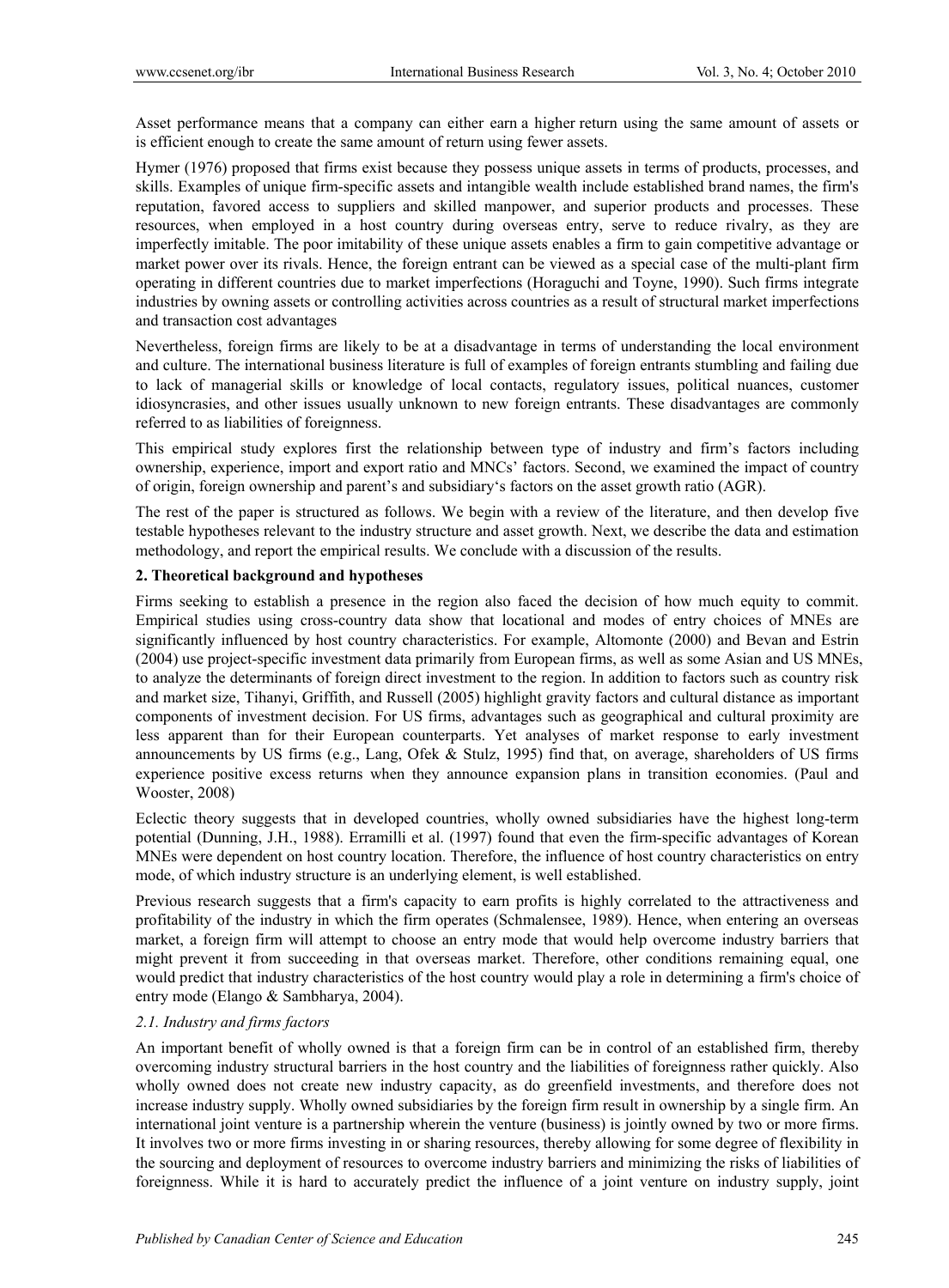ventures allow for risk pooling, thereby enabling the entrant to more effectively face industry structural barriers and risks due to liabilities of foreignness.

Previous research suggests that a firm's capacity to earn profits is highly correlated to the attractiveness and profitability of the industry in which the firm operates (Elango & Sambharya, 2004). Another notable study was by Caves and Mehra (1986), who looked at 138 entry decisions of foreign firms and considering many industry variables along with firm level variables. The two modes they looked at were mergers and greenfield entrants while controlling for joint ventures. They concluded by claiming that the type of goods produced (durable vs. nondurable), firm size, product diversity, and the extent of multi-nationality were likely predictors of acquisition as preferred entry mode, depending on the industry structure.

#### **H1.***Multinational companies in manufacturing industry are more likely to enter a host market through wholly owned subsidiaries*.

Companies in different industries face different competitive challenges, causing them to use different approaches to international venturing. When the MNC is diversifying through a FDI, uncertainty and information costs may be higher, so that less control ownership modes should be preferred. Foreign investors are also more likely to enter a foreign market through joint ventures or strategic alliances if they are diversifying into a different industry, as they need tacit industry-specific knowledge, which is subject to relevant transaction costs and it also costly to acquire on the market (Mutinelli & Piscitello, 1998)

Hence, when entering an overseas market, a foreign firm will attempt to choose an equity ownership that would help overcome industry barriers that might prevent it from succeeding in that overseas market. Therefore, other conditions remaining equal, one would predict that industry characteristics of the host country would play a role in determining a firm's choice of entry mode.(Elango & Sambharya, 2004)

#### **H2a.** *Foreign companies in manufacturing industry are more likely to have a greater number of foreign employees than services industry.*

A common barrier to entry in manufacturing industries is scale economies. Scale economies refer to the need to build a plant at a particular size to produce goods at a reasonable cost. Stated differently, this concept refers to the change in operational costs associated with the change in size of the firm. According to Porter (1980), scale economies arise due to the ability of the firm to perform value activities efficiently at a larger volume. Scale economies result from less than proportional increases in costs or increased efficiencies in operation associated with particular levels of production volume.

Multinational companies need to use their technical employees or expert managers in order to build a manufacturing subsidiary in a host country. Manufacturing firms in subsidiary level are encouraged to hire a number of parent company's employees in order to technology transfer and employee training. MNCs build a manufacturing firm and invest in a host market to producing high demanded products in host market or goods with lower production costs.

When plants are built to scale, the production costs of goods are lowest when operated at capacity (Harrigan, 1981 and Scherer, 1980). Industries characterized by a manufacturing structure have significant barriers to entry, as entrants are forced to make significant investments to enter the industry at a particular size. Second, new entrants could face a strong competitive reaction from existing incumbents due to these firms' sunk costs. Third, the creation of new capacity in such industries would hurt all firms, including the entrant. In manufacturing industries, entrance through wholly owned or joint ventures can significantly minimize risk. Therefore, the presence of manufacturing industry requires large investments to be made by the foreign firm, encouraging firms to enter foreign markets through joint ventures or wholly owned subsidiary.

To the best of our knowledge, no study on ownership and foreign investment has incorporated this important explanatory variable.

#### **H2b.** *Foreign companies in manufacturing industry are more likely to have greater ratio of import.*

Elango & Sambharya (2004) argue that in industries characterized by import intensity, firms are likely to prefer wholly owned ownership as an entry strategy.

The influence of import on industry profitability and firm behavior is well known in the literature (e.g., Cubbin and Geroski, 1987 and Turner, 1980). Though this variable has not been specifically tested in the entry mode literature, other studies on this topic (e.g., Caves and Mehra, 1986; Porter, 1987) have incorporated import market share in other variables (such as industry concentration) in entry mode models (Note 1). As this study focuses on type of industry, we decided to test the relationship between the import ratio and industry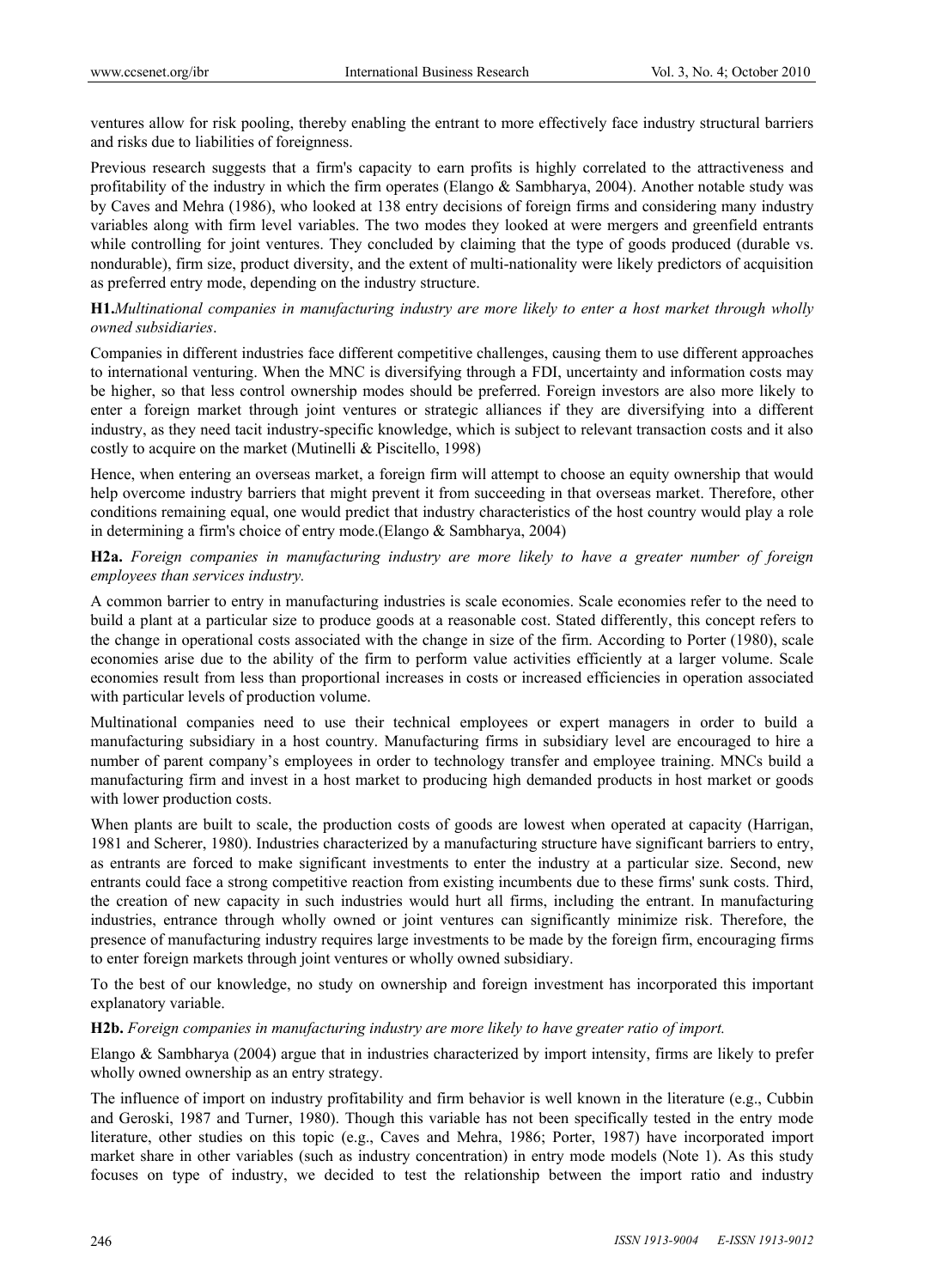characteristics. In industries with high levels of import, foreign entrants are likely to use greenfield operations as a favored mode of entry over wholly owned or joint ventures. This will happen because foreign entrants might be more confident in succeeding by setting up operations on their own, considering the fact that they or other foreign firms have had some degree of success selling their products in the host nation (Elango & Sambharya, 2004)

#### *2.2. Asset growth*

Asset is a business's ability to take productive resources and manage them within its operations to produce subsequent returns. Asset performance is typically used to compare one company's performance over time or against its competition. Possessing strong asset performance is one of the criteria for determining whether a company is considered a good investment.

Analysts use metrics like the cash conversion cycle, the return on assets ratio and the fixed asset turnover ratio to compare and assess a company's annual asset performance (asset growth). Typically, an improvement in asset performance means that a company can either earn a higher return using the same amount of assets or is efficient enough to create the same amount of return using fewer assets.

Hennart and Reddy (1997) reported that joint ventures would be preferred by firms in instances where non-desirable assets are linked with desirable assets, when the Japanese firm has previous experience, when there is good product compatibility, and where there is a growing market. Although these studies found support for the notion that industry structure influences the equity ownership choice of firms, they only used two variables or less to capture that effect.

The ownership advantage explains a firm's resource commitment and refers to assets power that a firm must possess to compete successfully with host country firms in their own markets, which can be tangible and intangible such as firm size, multinational experience, proprietary products or technologies, specialized know-how, and skills by its ability to innovate or to develop differentiated products, (Dunning, 1995 and Nitsch et al., 1996). The size of parent's firm reflects its capability for absorption of the high costs of marketing, for enforcing patents and contracts, and for achieving economies of scale in foreign markets. Empirical evidence indicates that the impact of firm size on FDI is positive (Cho, 1986 and Kimura, 1989). Another form of asset power, a firm's level of multinational experience, has also been shown to influence entry choices (Agarwal and Ramaswami, 1992) and performance (Siripaisalpipat and Hoshino, 2000). As a firm expands its operations overseas, it learns more about how to cope with different environment in terms of economic, political, and legal systems as well as the cultural distances. This ownership advantage generated corporate performance (Delios and Beamish, 1999 and Gomes and Ramaswamy, 1999), and consequently reflected on subsidiaries performance. Finally, intangible assets are necessary to compete efficiently in a certain business line or a given industry (Siripaisalpipat and Hoshino, 2000). A firm will enjoy competitive advantages over its rival if it owns a proprietary product, specialized technology or knowledge, specific know-how, and management capabilities (Kimura and Pugel, 1995).

*H3. The greater the ratio of sales growth in MNCs, the greater ratio of asset growth will increase.* 

The above hypothesis, in the other words, assumes that the MNCs' sales growth ratio has significantly impact on the ratio of asset growth.

One of the measurements for performance appraisal is the rate of sales growth. We assume that the ratio of asset growth is related to its sales growth rate. In other word, the increase of sales growth has effect on the ratio of asset growth.

The poor imitability of these unique assets enables a firm to gain competitive advantage or market power over its rivals. Hence, the foreign entrant can be viewed as a special case of the multi-plant firm operating in different countries due to market imperfections (Horaguchi and Toyne, 1990). Such firms integrate industries by owning assets or controlling activities across countries as a result of structural market imperfections and transaction cost advantages.

Nevertheless, foreign firms are likely to be at a disadvantage in terms of understanding the local environment and culture. The international business literature is full of examples of foreign entrants stumbling and failing due to lack of managerial skills or knowledge of local contacts, regulatory issues, political nuances, customer idiosyncrasies, and other issues usually unknown to new foreign entrants. These disadvantages are commonly referred to as liabilities of foreignness.

*H4. Foreign companies with more experience in host country are more likely to have greater ratio of asset growth.*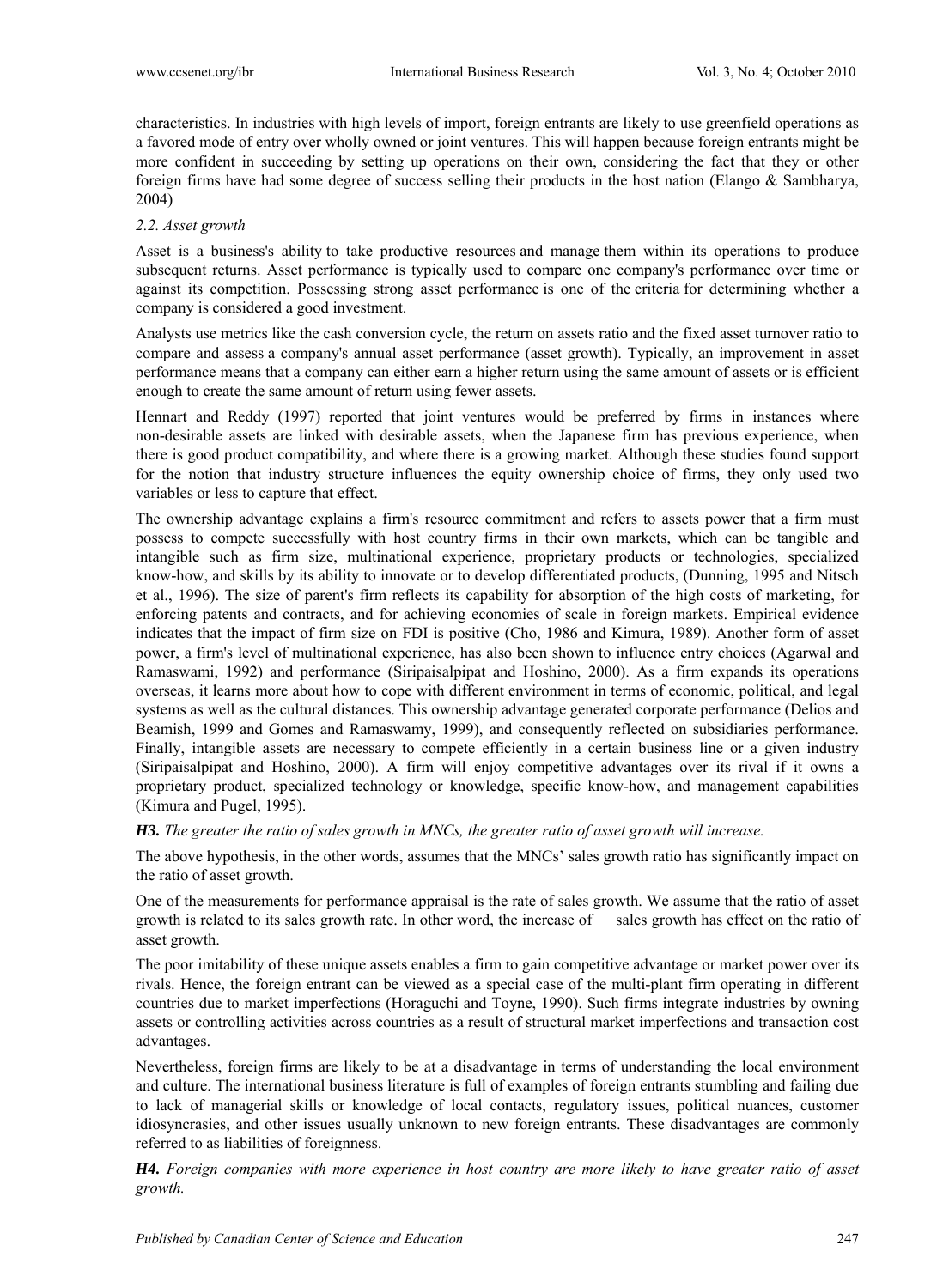Experience in the host country may interact differentially in terms of performance (Delios & Beamish, 2004; Uhlenbruck, 2004, Rasouli et al., 2008). Brouthers et al. (2000) found a negative relationship between experience and performance, while Luo and Peng (1999) argued that experience leads country specific knowledge to overcome the liability of foreignness; as a result the firm's performance improves. Given that firms with longer experience are considered to enjoy greater experiential and tacit knowledge age is considered to provide a positive relationship with exports and capabilities.

Entry in foreign markets and the related uncertainty are also crucial for international neophytes which lack experience in managing foreign operations. The lack of international experience may cause the novice investor setting up a wholly owned subsidiary to take inappropriate decisions on matters such as the choice between producing certain inputs locally or importing them from the parent company, the location of plants in the foreign country, production levels, adaptation of products and services to local market requirements, management of relations with workforce, suppliers, customers, banks, local authorities (Mutinelli & Piscitello, 1998). The firms acquire increasing capabilities and knowledge about how to manage foreign operations and to correctly assess the risks and the expected economic returns of foreign investment. This is particularly true when the parent company already manages other subsidiaries in that country or if it has entered before other countries which are culturally similar to the country being entered.

#### *H5. Country of origin is significantly associated with the asset growth ratio.*

It is worth mentioning the role of differences in the geographical spread of FDI. Ceteris paribus, high physical and psychical or socio-cultural distance between the parent's home country and the target country engenders high information needs because of the uncertainty perceived by executives and the problems in transferring values, management techniques and operating methods from the home to the host country (Mutinelli & Piscitello, 1998).

Eicher and Kang (2005) present a theoretical model of the multinational firm's optimal entry mode. They show that the choice between FDI, acquisition, or exports depends on host country characteristics such as market size, FDI fixed costs, tariff levels, and transportation costs. The authors argue that expansion through a sales presence is more likely when firms invest in smaller markets, but as tariffs and transportation costs rise, acquisitions and Greenfield investments (such as new plants and wholly owned subsidiaries) become more likely.

Erramilli et al. (1997) found that even the firm-specific advantages of Korean MNEs were dependent on host country location. Therefore, the influence of host country characteristics on entry mode, of which industry structure is an underlying element, is well established.

#### **3. Research design and methodology**

The empirical study examines the relationship between the type of industry entered by MNCs to a host country and type of ownership, import ratio, firm's size and the number of foreign employees. Also we examine the effect of experience in host country, foreign ownership and country of origin on the asset growth ratio (AGR).

#### *3.1. Sample and data collection*

The study focused on a broad set of foreign firms in Japan in the both the manufacturing and service industries. Manufacturing firms operated in industries such as food and beverages, textiles, wood and paper products, chemicals, printing and publishing, metal products, and machinery. Services firms operated in industries such as construction, wholesale trade, retail trade, transport and storage, and business services.

The primary data source for this study was derived from the Toyo Keizai Inc. Foreign Affiliated Companies in Japan: A Comprehensive Directory (GaishikeiKigyo), which compiles information on the foreign subsidiaries in Japan that have been established by foreign companies across the world. The database includes subsidiaries in manufacturing and service industries. However, it includes a sample of 2500 foreign subsidiaries established by MNCs from fifty two countries which covering the period till 2006. A summary of data distribution presented in Table 1 based on year of entry, equity ownership and country of origin. From the initial sample of foreign companies in Japan, because of missing data for some variables, the final sample size for the research analysis was reduced to 293 cases for the analysis of asset growth ratio and type of industry.

#### Insert Table 1 Here

As shown in Table 1, in the years between 1903 and 1970 the percentage of wholly-owned subsidiaries is 43% while the international joint venture is 57%. For the period of 1991 to 2000 and the last period (2001-2006), the percentage of wholly owned subsidiary, respectively with 67% and 61%, showed the multinational companies were interested in keeping a larger equity ownership of subsidiaries in Japanese market. It seems, MNCs were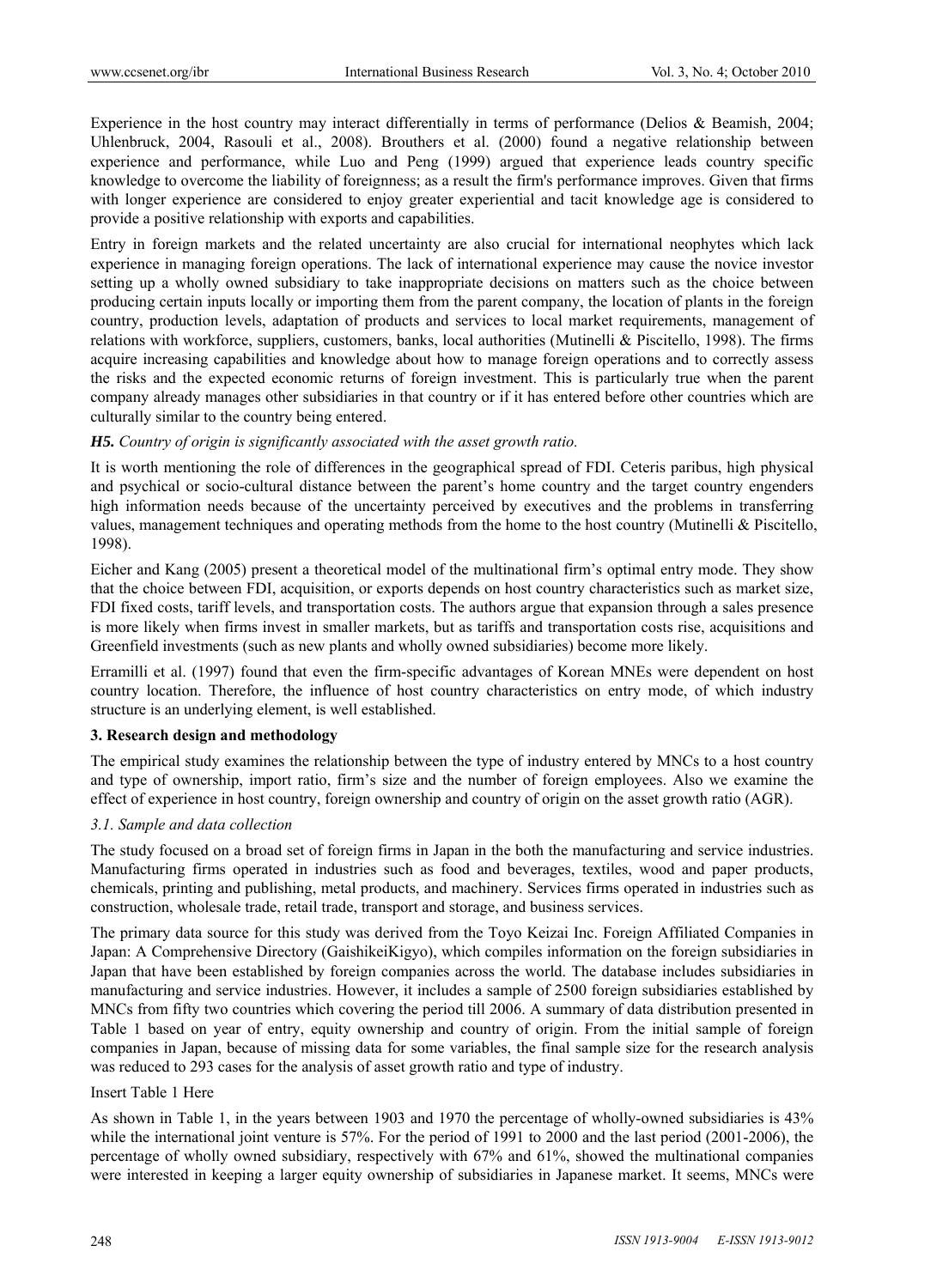interested in enter as a wholly owned firm, based on the sample distribution. As the Table 1 shows, 85% of foreign companies in Japan come from North America (United State and Canada) and Europe with 45% (1580) and 40% (1412) respectively. Therefore, recently, multinational companies are more interested in holding the majority of equity of their subsidiaries in Japan as a developed country.

Insert Figure 1 and Table 2 Here

Figure 1 shows the trends of equity ownership in five periods of foreign investment in Japan till 2006 by multinational companies. As shown in Figure 1, the number of international joint venture companies have slump during recent periods. However, the majority of foreign companies are wholly owned subsidiaries. The wholly owned firms have dramatically increased from 1980s.

As the Table 2 shows, we find that the machinery industry (10.1%), Electronic & electrical equipment (9.5%), software (7.5%), Chemistry (7.4%) and the other manufacturing industry (9.7) have the higher percentage of foreign investment in Japan.

#### *3.2. Description and measurement of variables*

#### 3.2.1. Dependent variables

Zahra (1991) indicates that companies in different industries face different competitive challenges, causing them to use different approaches to international venturing. The payoff from international venturing might vary also by industry type.

For this study we used two dependent variables. First, the type of industry which is dummy variable coding a value of 1 for manufacturing firms and 0 for the services firms. The second dependent variable is asset growth ratio was measured by the ratio of average increase in firm's total asset of five years leading to 2006.

#### 3.2.2. Independent variables

In this study we measured the independent variables as follows:

The first variable is the experience in host country. As in Makino and Delios (1996) and Delios and Beamish (2001), we use the parent company's experience in the host country which is computed as the total number of firm-years of experience in the host country for one foreign investment.

Type of ownership: in this study, we divided the ownership in two categories and used a dummy variable; a subsidiary is considered to be wholly owned and coded 1 if has 100 percent ownership and otherwise coded 0 as an international joint venture.

The existence of foreign manager is a dummy variable that takes a value of 1 if the subsidiary's manager is Japanese and 0 otherwise. Foreign employee was measured by the number of non Japanese employees in subsidiary. The subsidiary's intensity of foreign employment is the ratio of foreign employees to total number of employees for each subsidiary. New graduate is the number of new graduate employees in a foreign company.

The variable for the country of origin categorized in four regional categories including United State and Canada, Europe, Asia and others based on our data distribution and countries location. It was measured by using a dummy variable for each category which takes the value from 1 if the nationality of foreign company is in the category and otherwise 0.

Several measures have been used by researcher to proxy for firm size, e.g., total assets (Yu and Ito, 1988), equity (Cho, 1985), exportation sales and total sales (Kimura, 1989; Agarwal and Ramaswami, 1992) expenditure in R&D (Makino and Delios, 1996) and number of employees (Demirbag et al., 2007, Rasouli and Hoshino, 2007). However, a previous test on the current sample shows that these variables have a high degree of correlation. Because of that, the amount of total assets, sales and parent's employee, were chosen as the indicators of firm size.

We employed parent's sales growth ratio which is the average of five years growth rate of parent company's total sales. Import ratio and export ratio variables are determined by the ratio of the amount of import and export from affiliated company.

#### 3.2.3. Control variables

To segregate the effect of firms specific factor on AGR, we incorporated five control variables into the regression model: three at the subsidiary level and two at the parent firm level. At the subsidiary level, we incorporated capital, gross sales, and the number of employees based on a review of firm variables studied in the foreign investment literature (e.g., Harzing, 2002; Kwon and Konopa, 1992). At the parent's firm level, we incorporated parent's employee and parent's gross sales as control variables based on past research (Hennart and Larimo, 1997). Needless to say, these five variables represent important firm specific advantages and would play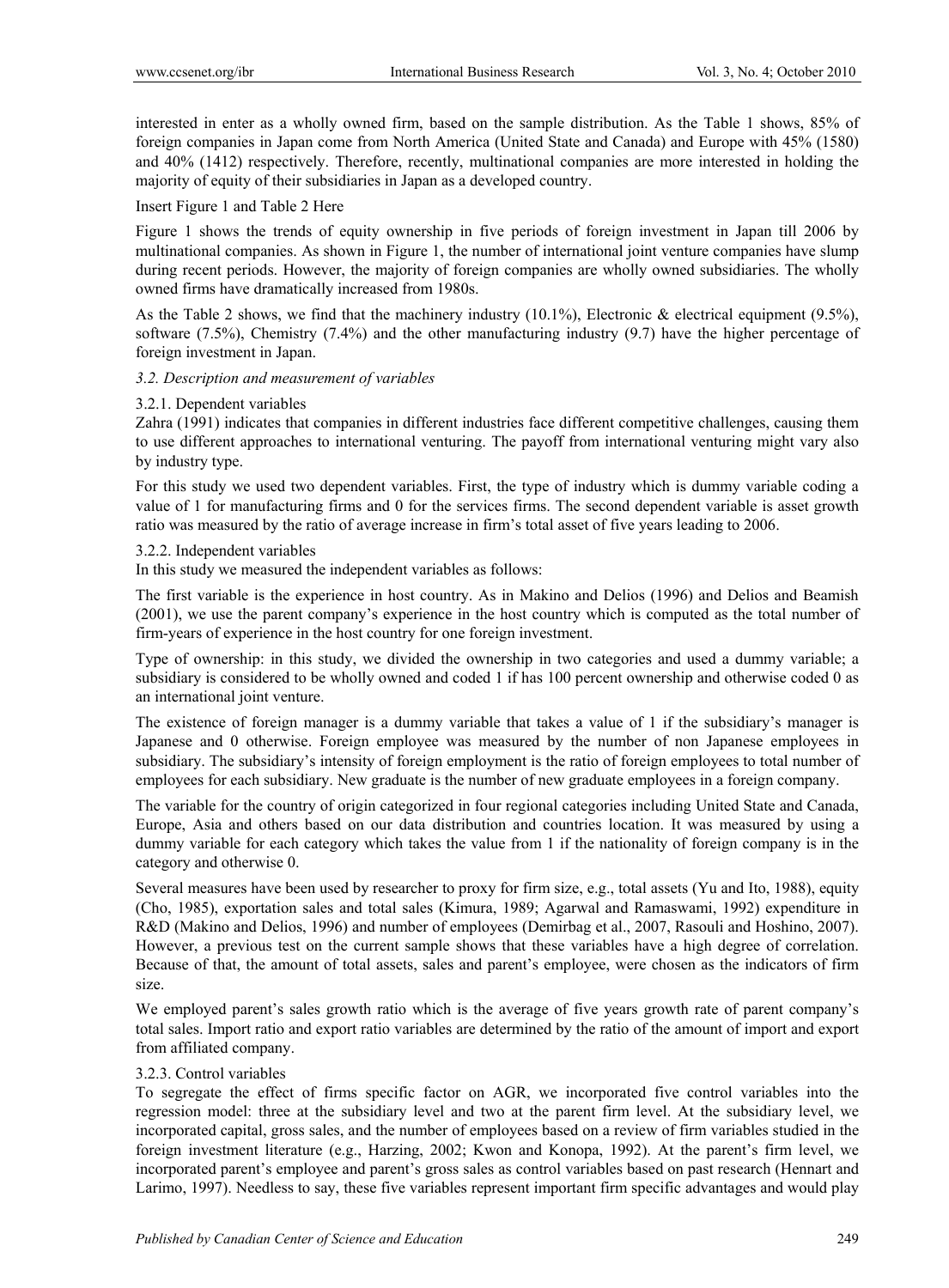a part in influencing foreign firms' factors towards a greater asset growth. Therefore, they need to be controlled in hypothesis testing.

In light of the controversy involving the defining criterion for different sizes, all control variables in this study can be used as the proxies for the firm's size.

The rationale for the inclusion of firm size is that larger firms are likely to have greater resources and ability to absorb higher risk compared to smaller firms, thereby influencing asset performance differentially.

Since the distribution of monetary values usually do not follow the normal distribution curve, the use of natural logarithm of the quantity is applied for firm's gross sales and total assets, parent and subsidiary's employees and capital; to smooth the values and to bring them closer to the normal distribution as well as to avoid spurious effect.

Insert Table 3 Here

Table 3 shows the name of independent variables used in this study and we have explained shortly about each variable's definition.

#### **4. Empirical analysis and discussion**

As a preliminary step, Table 4 shows a descriptive statistics of variables and the correlations of all the variables in the regression models are reported in Table 5. the results of Collinearity statistics are shown in Table 6 which there is no support of existence of multicolinearity in the variables of this study.

Insert Table 4, Table 5 and Table 6 Here

We used a binary logistic regression for the type of industry's analysis. Binomial (or binary) logistic regression is a form of regression which is used when the dependent is a dichotomy and the independents are of any type. Continuous variables are not used as dependents in logistic regression. Logistic regression can be used to predict a dependent variable on the basis of continuous and/or categorical independents and to determine the percent of variance in the dependent variable explained by the independents; to rank the relative importance of independents; to assess interaction effects; and to understand the impact of covariate control variables. The impact of predictor variables is usually explained in terms of odds ratios.

Based on Omnibus test result for our binary logistic regression, the model is significant in one percent. Omnibus tests of model coefficients reports significance levels by the traditional chi-square method and is an alternative to the Hosmer-Lemeshow test. It tests if the model with the predictors is significantly different from the model with only the intercept. The omnibus test may be interpreted as a test of the capability of all predictors in the model jointly to predict the response (dependent) variable.

#### Insert Table 7 Here

As Table 7 presents, the experience in host market (EXPRNC) has a positive significant (p<0.05) with type of industry. The type of ownership (WOS\_IJV) and new graduate (N\_GRAD) are negatively associated with type of industry (p<0.05 and p<0.01 respectively). It is contrary to our expectation based on hypothesis H1. Therefore, MNCs are interested in holding an international joint venture when the subsidiary is in a manufacturing industry. In the other words, multinational companies in service industry are more likely to enter a host market through wholly owned subsidiary.

As shown in Table 7, the number of foreign employee has a positive significant relationship with type of industry. This supported our hypothesis H2a and implies that foreign companies in manufacturing industry are more likely to have a greater number of foreign employees than services industry. However, the results show a positive significant relation between foreign manager (F\_MNGR) and parent company's gross sales (P\_SALS) with type of industry. In the other words, firms in manufacturing industry are more likely to have a foreign manager and greater gross sales.

Our result analysis showed that parent company's total asset (P\_ASSET) is negatively associated ( $p<0.01$ ) with type of industry. It implies that foreign companies in service industry are more likely to have greater amount of total asset in compare with manufacturing industry.

Larger companies usually have the slack resources for international venturing. Size also gives these firms the market power to preempt competitors' entry and reap higher than normal rates of performance. Conversely, some larger organizations are bureaucratic and therefore slow to adapt to change through international venturing activities (Block and MacMillan, 1993 and Hastings, 1999).

Insert Table 8 Here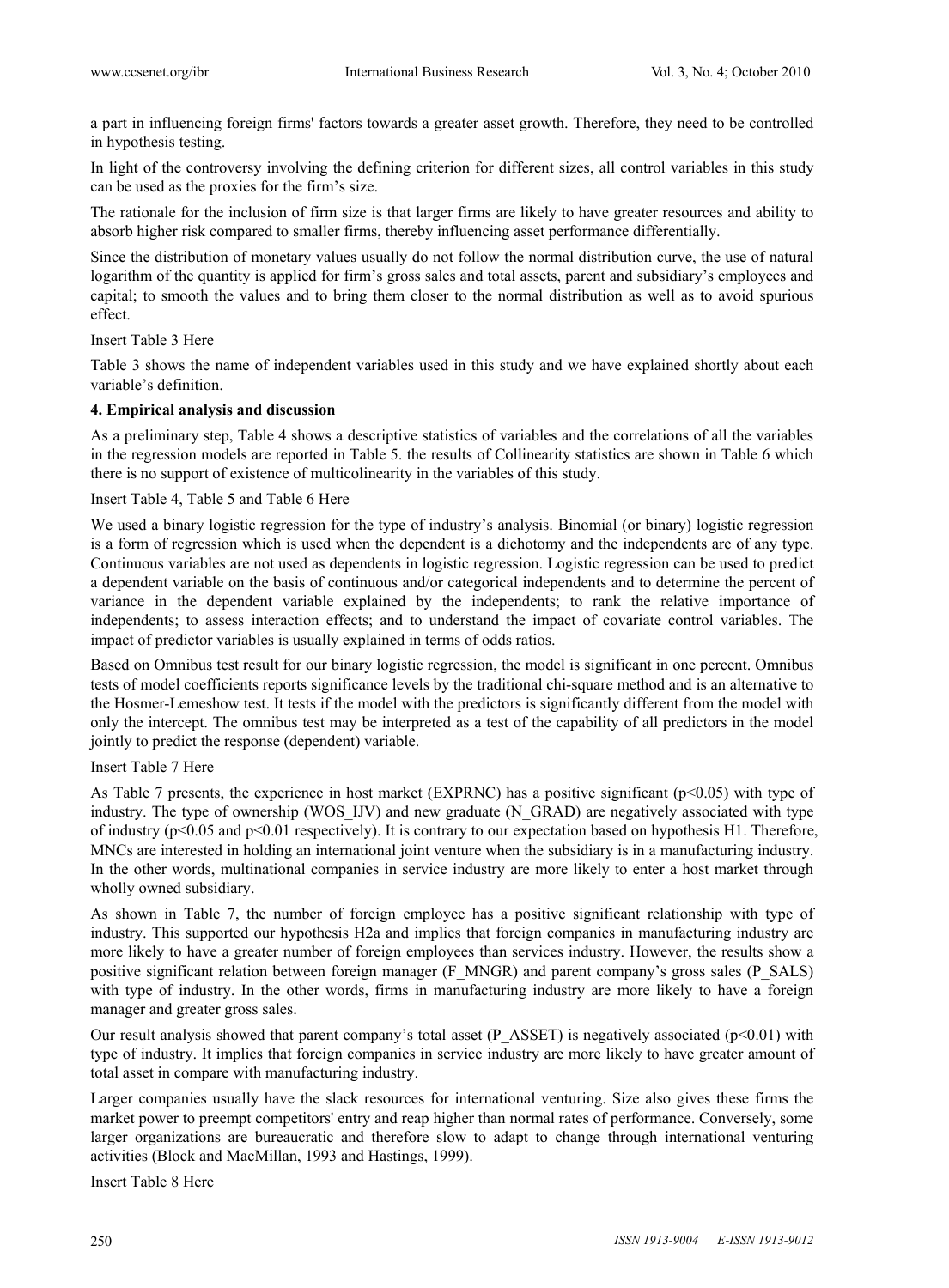To test the hypotheses related to asset growth ratio, we ran a multiple linear regression analysis which is shown in Table 8. The analyses tested three models. First, in Model 1, all independent variables and one part of country of origin (US & Canada) were regressed on the study's control variables. Second, in Model 2, we added country of origin's variables and excluded the parent company's factor in the regression model. Third, in Model 3, parent company's factors were added to the variables already in Model 2. However, we regressed all variables which can effect on AGR based on our hypotheses.

As the results illustrated on Table 7, the sales growth ratio in all three models has a significant effect ( $p<0.05$ ) on asset growth ratio on five percent significant level. However, the ratio of parent's sales growth is positively associated with AGR. These support our hypothesis H3 in this study which implies that firms with the greater ratio of sales growth are more likely to have a greater ratio of asset growth. As Model 3 shows, the experience in host market is significantly associated with AGR. Therefore, it supported the hypothesis H4. In the other words, foreign companies with the more experience in host market (older subsidiaries) are more likely to have greater ratio of asset growth. As we expected, variables related to country of origin (US & Canada, Europe) are significantly associated with AGR. It implies that the nationality of foreign companies has a significant effect on their asset growth rate and this support our hypothesis H5 in this empirical study. Also the new graduate has a positive significant relationship with AGR on one percent significant level.

The regression result Model 3 shows that foreign ownership ratio is significantly associated with the ratio of asset growth. However, the firms with the greater ratio of foreign ownership are more likely to have a greater AGR. The ratio of export has a negative significant with the AGR on 1 percent significant level. Therefore, firms with the lesser export rates have the greater asset growth rates.

Based on the result of multiple linear regression analysis to examine the impact of type of industry,experiences, foreign ownership ratio, country of origin, import ratio, export ratio, new graduate, sales growth ratio, sales growth ratio, foreign employees, parent's sales growth ratio, on likelihood of the ratio of asset growth, the following model can be explained:

Asset Growth Ratio = f (experience, foreign ownership ratio, country of origin, export ratio, new graduate, sales growth ratio, foreign employees, parent's sales growth ratio)

The model can be expressed as:

$$
AGR = \beta_0 + \beta_1 EXPRNC + \beta_2 FOWNR + \beta_3 COUNTRY + \beta_4 EXPORT + \beta_5 NGRAD
$$
  
+  $\beta_6 FEMPLY + \beta_7 SGR + \beta_8 PSGR + \varepsilon$ 

Where, AGR is the asset growth ratio,  $\beta_1$ EXPRNC is the experience in host market,  $\beta_2$ FOWNR is foreign ownership ratio,  $β_3$ COUNTRY is country of origin,  $β_4$ EXPORT is the ratio of export,  $β_5$ NGRAD is the new graduate,  $\beta_6$ FEMPLY is foreign employees $\beta_7$ SGR is sales growth ratio and $\beta_8$ PSGR is parent's sales growth ratio and $\beta_i$  is the coefficient of the independent variables. The  $\beta_0$  refers to the constant and finally eis the disturbance term.

As the results of Table 8 shown, the all three models were significant to one percent level. International venturing enhances a firm's ability to exploit its existing capabilities and resources while exploring new growth options. Exploitation centers on using the firm's existing knowledge, capabilities and resources in current and new foreign markets (Audia et al., 2000). However, excessive focus on the exploitation of existing capabilities can lead to organizational myopia and stagnation. International venturing reduces this risk by promoting exploration activities. Foreign owned companies and international alliances allow the firm to identify emerging technological, marketing, and competitive trends in foreign markets. This can stimulate innovation and enhance the variety of the firm's strategic options.

#### **5. Conclusion and limitations**

Our results show a positive relationship between import ratio and type of industry. However, manufacturing firms have higher import in compare with firms in service industries. Contrary to our expectations, the type of ownership is negatively associated with type of industry. In the other words, multinational companies in service industry are more likely to enter a host market through wholly owned subsidiary. The results of industry structure analysis showed that foreign companies in manufacturing industry are more likely to have a greater number of foreign employees than services industry.

The Resource-based Theory emphasizes factors internal to the firm. It is argued that acquisition and retention of resources that are rare, non-substitutable and, in combination, difficult to imitate are a source of economic rent and accounts for the heterogeneity of firms in any industry (Reed and DeFillipi 1990; Mahoney and Pandian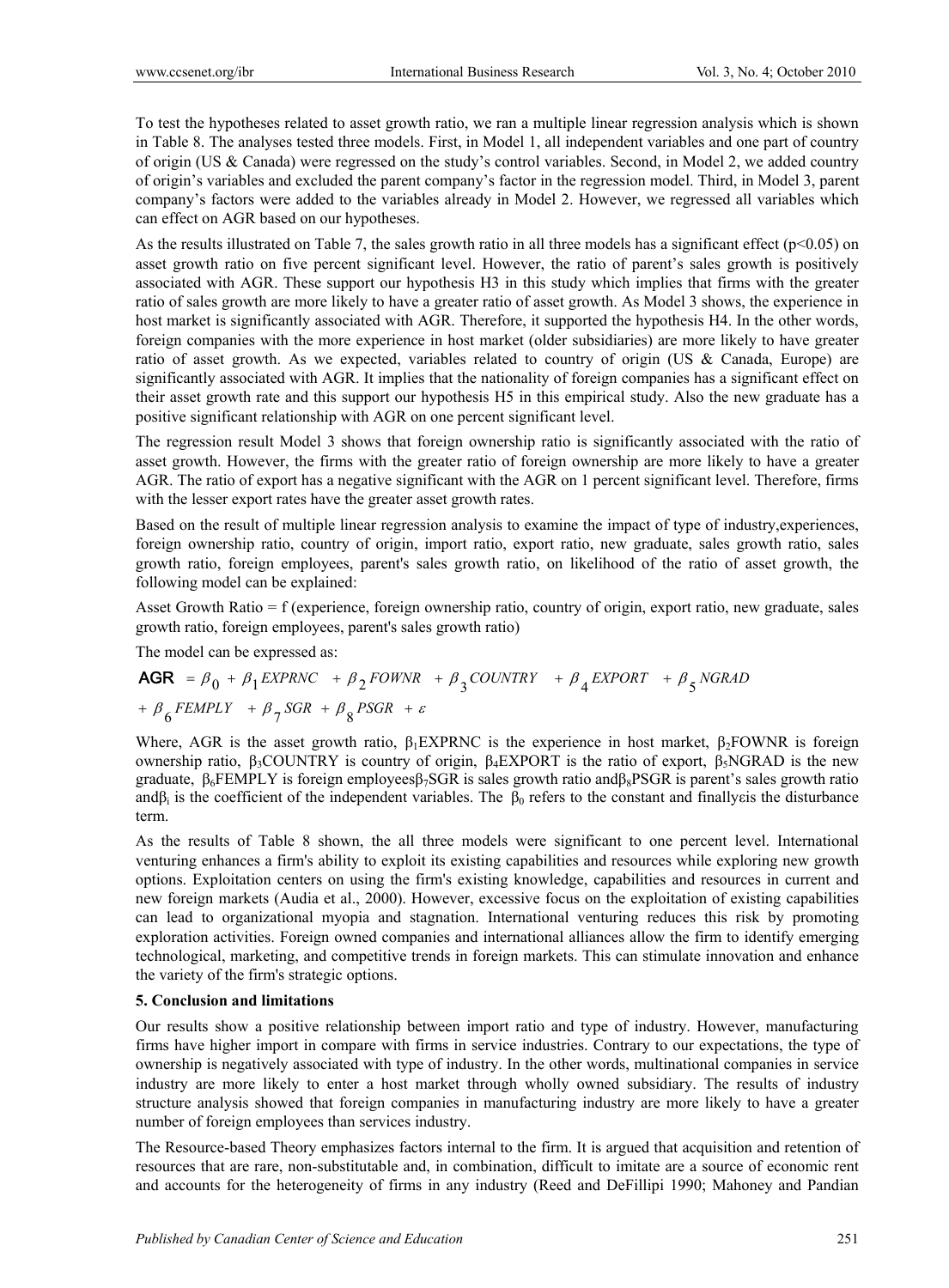#### 1992; Oliver 1997).

According to this view, a company's competitive advantage derives from its ability to assemble and exploit an appropriate combination of resources. Sustainable competitive advantage is achieved by continuously developing existing resources and creating new ones and capabilities in response to rapidly changing market conditions. According to resource-based theorists like Grant (1991) and Peteraf (1993), firms can achieve sustainable competitive advantage from resources like strategic plans, management skills, tacit knowledge, capital, employment of skilled personnel among others. The assets and resources owned by companies may explain the differences in performance. Resources may be tangible or intangible and are harnessed into strengths and weaknesses by companies and in so doing lead to competitive advantage.

We found that the total asset of parent company has negatively associated with type of industry. In the other words, firms in service industries are more likely to have greater total asset than manufacturing industry. Our findings indicate that experience in host market; foreign ownership and new graduate have a positive and significant impact on AGR. Based on our results, country of origin of foreign companies has a significant effect on the ratio of asset growth. Our findings suggest that foreign companies from North America including US and Canada outperform subsidiaries from Europe and Asia. In the other words, North American's multinational companies have greater performance and the ratio of assets growth in Japan. It implies that country of origin matters for assets growth and MNCs have different strategy to invest and asset management and consequently, they have different asset performance. However, foreign companies from United States have greater AGR versus European subsidiaries in Japan.

Cultural distance is the difference in the values and beliefs shared between investing country and host country. Large cultural distances lead to high transaction costs for multinationals investing overseas (Chen and Hu, 2002) and may limit the effectiveness of behavioral based control mechanisms that rely upon trust, value congruence, and respect (Woodcock et al., 1994)

Therefore, foreign companies with greater ratio of foreign ownership and higher experience in host market and greater sales growth rate and lower ratio of export are more likely to have greater ratio of asset growth (Note 2).

This study has several limitations, related to its validity and scope. First, the scope of our conclusions is limited to the context of foreign companies in Japan. The second limitation is related to the database used in this study which has limited data about firm assets. Therefore, our study covered 293 firms out of 3500 foreign companies for analysis of asset growth ratio. Third, we employed limited number of variables based on our data bases in order to analyze of AGR. Therefore, there are more variables which could affect the results of asset growth ratio. Future studies that use moreindependent variables to measure the asset performance can add to this study in order to improve the validity of related findings.

#### **Acknowledgment**

This study has been partly conducted with the assistance of "Grant-in-Aid for Scientific Research from Japan Society for the Promotion of Science".

#### **References**

Altomonte, C. (2000). Economic determinants and institutional frameworks: FDI in economies in transition, Transnational Corporations, 9(2), 75-106.

Audia, P. G., Locke E .A. and Smith K.G.. (2000). The paradox of success: An archival and a laboratory study of strategic persistence following a radical environmental change, *Academy of Management Journal*, 43, 837-853.

Brouthers, L.E., Brouthers, K. and Werner, S. (2000). Perceived environmental uncertainty, entry mode choice and satisfaction with EC-MNC performance, *British Journal of Management*, 11, 183–195.

Caves, R.E. and Mehra, S.K. (1986). Entry of foreign multinational into U.S. manufacturing industries. In: Porter, M.E., Editor, Competition in Global Industries, Harvard Business School Press, Boston, MA, 449–481.

Chen, H., & Hu, Y. M. (2002). An analysis of determinants of entry mode and its impact on performance, *International Business Review*, 11(2), 193-210.

Cho, K.R. (1986). Determinants of international banks, *Management International Review*, 26, 10-23.

Cubbin, J. and Geroski, P. (1987). The convergence of profits in the long run: Inter-firm and inter-industry comparisons. *Journal of Industrial Economics.* 35, 427–441.

Delios, A. & Beamish, P. (1999). Geographic scope, product diversification, and the corporate performance of Japanese firms, *Strategic Management Journal*, 20,711-727.

Delios A, & Beamish P. W. (2001). Survival and profitability: the role of experience and intangible assets in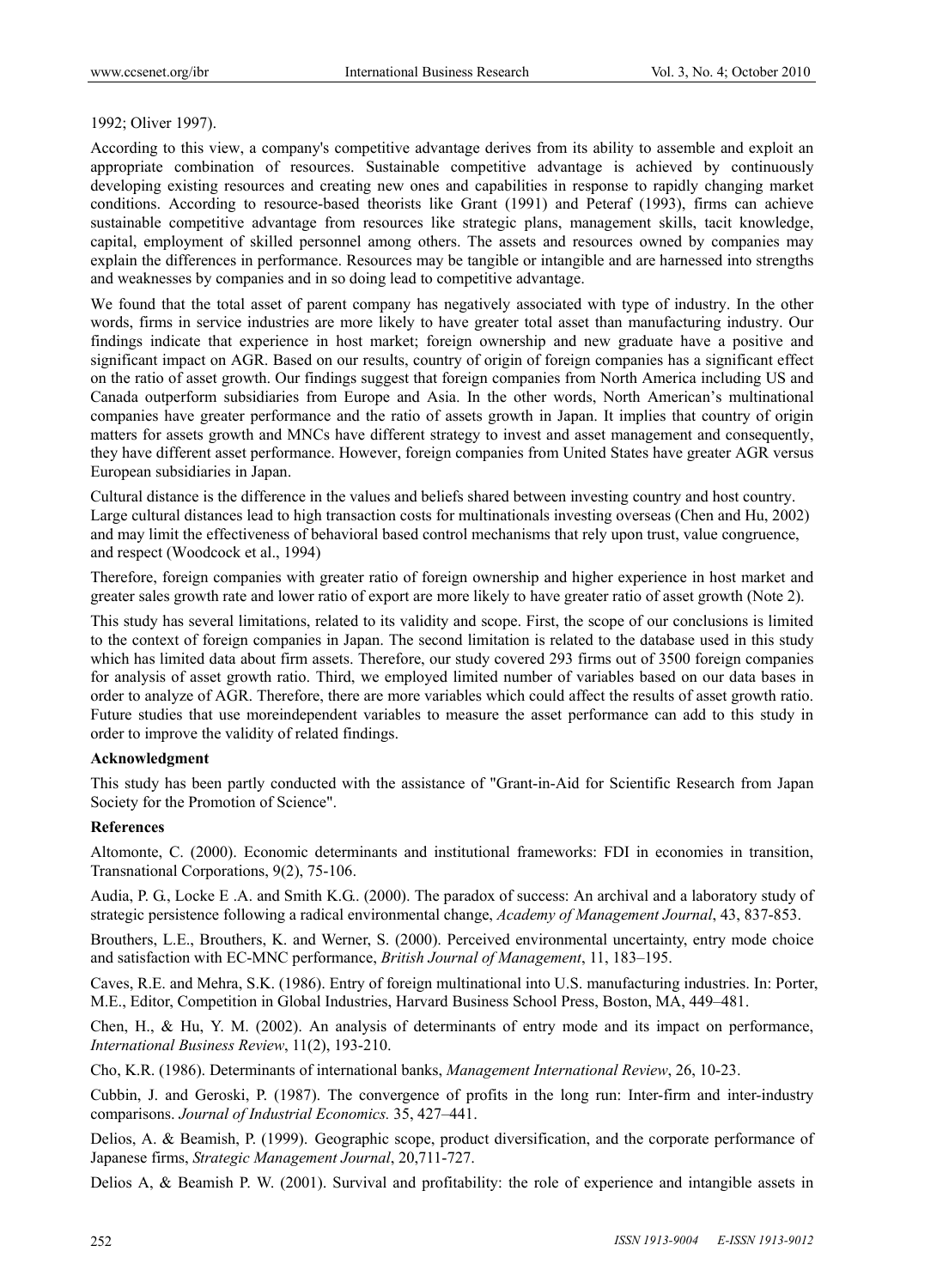foreign subsidiary performance. *Academy of Management Journal,* 44(5): 1028-1038.

Delios, A., and Beamish, P.W. (2004). Joint venture performance revisited: Japanese foreign subsidiaries worldwide, *Management International Review*, 44 (1), 69–91.

Dunning, J.H. (1977). Trade, location of economic activity and the MNE: a search for an eclectic approach. In: Ohlin, B., Hesselborn, P.O. and Wijkman, P.M., Editors, *The international allocation of economic activity*, Holmes and Meier, New York, 395–418.

Dunning, J.H. (1981). *International production and the multinational enterprise*, Allen and Unwin, London.

Dunning, J.H. (1988). The eclectic paradigm of international production: a restatement and some possible extensions, *Journal of International Business Studies*, 26, 461–492.

Dunning, J.H. (1995). Reappraising the eclectic paradigm in an age of alliance capitalism, *Journal of International Business Studies*, 26, 461–491.

Eicher T. and Kang J.W. (2005). FDI, Exports or Acquisition: Optimal Entry Modes for Multinational Corporations, Theo Eicher; Jong Woo Kang; *Journal of Development Economics*, 77, 1, 207-228.

Elango, B., and Sambharya, R. (2004). The influence of industry structure on the entry mode choice of overseas entrants in manufacturing industries, *Journal of International Management*, 10(1), 107-124.

Erramilli, M.K., Agarwal, S. and Kim, S. (1997). Are firm-specific advantages location-specific too?. *J. Int. Bus. Stud*. 28, 735–757.

Estrin, S. and Bevan, A. (2004). The determinants of foreign direct investment into European transition economies, *Journal of Comparative Economics*, 32 (4), 775-787.

Fligstein N. and Freeland R. (1995). Theoretical and comparative perspectives on corporate organization, *Annual Review Sociology*, 21, 21–44.

Glaister, K.W., and Buckley, P.J. (1999). Performance relationships in UK international alliances, *Management International Review*, 39(2), 123–147.

Gomes, L. & Ramaswamy, K. (1999). An empirical examination of the form of the relationship between multinationality and performance, *Journal of International Business Studies*, 30 (1), 173-187.

Grant, R. M. (1991). The resource-based theory of competitive advantage: Implications for strategy formulation. *California Management Review*. 33, 114-135.

Harrigan, K.R. (1981). Barriers to entry and competitive strategy, *Strategic Management Journal*, 2, 395–412.

Harzing, A.W. (2002). Acquisitions vs. Greenfields: international strategy and management of entry modes, *Strategic Management Journal*, 23, 211–227.

Hawawini G., Subramanian V. and Verdin P. (2003). Is performance driven by industry- or firm-specific factors? A new look at the evidence, *Strategic Management Journal*, 24, 1–16.

Hennart, J.F. and Larimo, J. (1997). The impact of culture on the strategy of multinational enterprises: does national origin affect ownership decision?, *Journal of International Business Studies*. 29, 515–538.

Hennart, J.F. and Reddy, S. (1997). The choice between mergers/acquisitions and joint ventures: the case of Japanese investors in the United States. *Strategic Management Journal.* 18, 1–12.

Horaguchi, H. and Toyne, B. (1990). Setting the record straight: hymer, internationalization theory and transaction cost economics, *Journal of International Business Studies*. 21, 487–494.

Hymer, S.H. (1976). The International Operations of National Firms: A Study of Foreign Direct Investment. , MIT Press, Cambridge, MA.

Kimura, Y. (1989). Firm specific strategic advantages and foreign direct investment behaviour of firms: the case of Japanese semi-conductor firms, *Journal of International Business Studies*, 20, 296-314.

Kokko, A., Tansini R. and Zejan M. (2001). Trade Regimes and Effects of FDI: Evidence from Uruguay, *Weltwirtschaftlishers Archiv*, 137, 124-149.

Kumar R. L. (1996). A note on project risk and option values of investments in information technologies, *Journal of Management Information Systems*, 13(1), 187-193.

Kwon, Y.-C.and Konopa, L.J. (1992). Impact of host country market characteristics on the choice of foreign market entry mode, *International Marketing Review*, 10, 60–76.

Lang, L., Ofek, E. and Stulz, R. M. (1995). Leverage, Investment, and Firm Growth, NBER Working Paper Series, Vol. w5165, 1995. Available at SSRN: http://ssrn.com/abstract=1669104.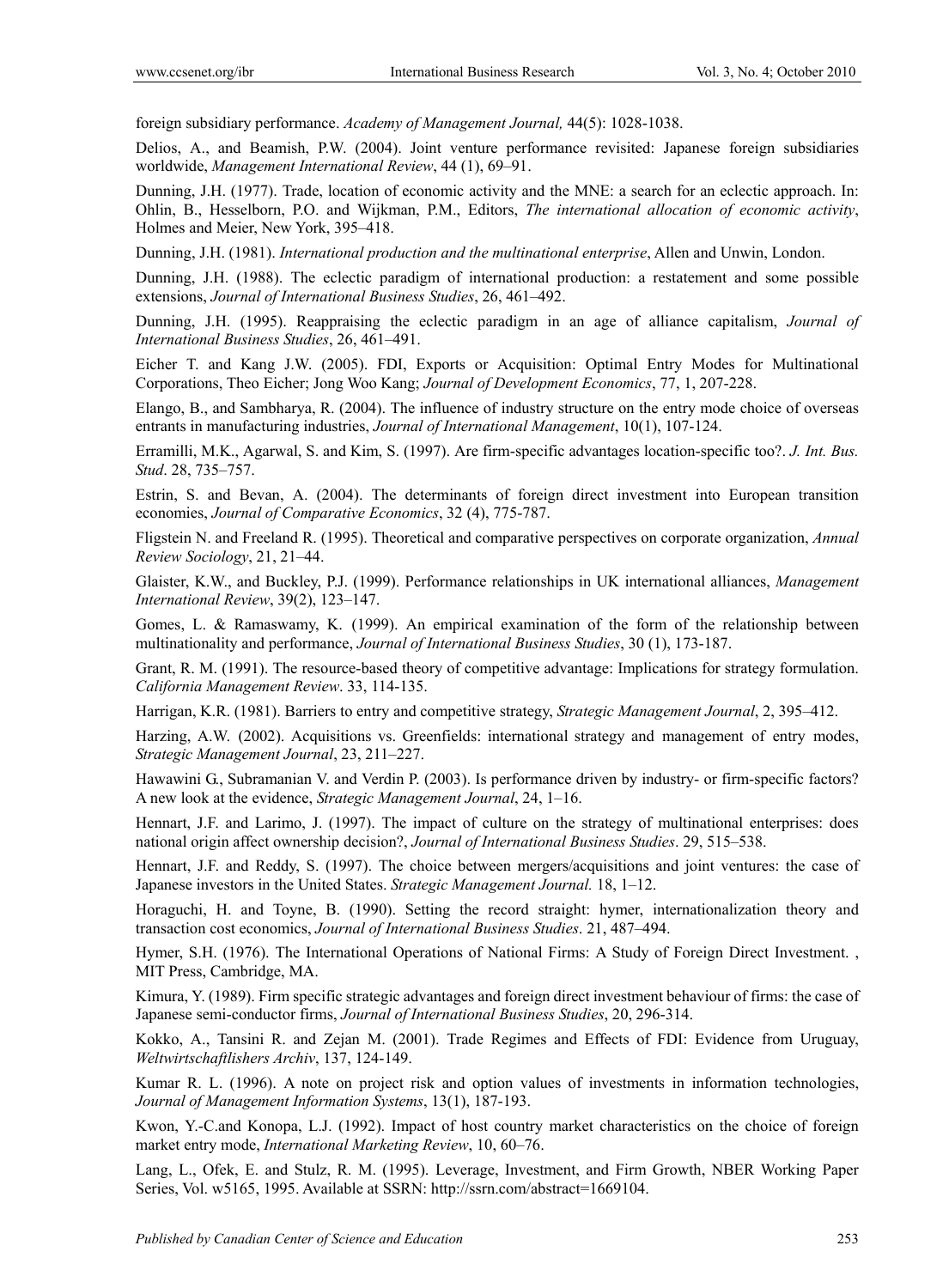Luo, Y., and Peng, M.W. (1999). Learning to compete in a transition economy: Experience, environment and performance, *Journal of International Business Studies*, 30(2), 269–296.

Makino, S., and Delios, A. (1996). Local Knowledge Transfer and Performance: Implications for Alliance Formation in Asia, *Journal of International Business Studies*, 27.

Mahoney, J.T., and Pandian, J.R. (1992). The resource-based view within the conversation of strategic management, *Strategic Management Journal,* 13 (5) 363-380.

Mutinelli, M., and Piscitello, L. (1998). The entry mode choice of MNEs: an evolutionary approach, Research Policy, 27(5), 491-506.

Nitsch, D., Beamish, P.W., and Makino, S. (1996). Entry mode and performance of Japanese FDI in Western Europe, *Management International Review*, 36(1), 27–44.

Oliver, C. (1997). Sustainable competitive advantage: Combining institutional and resource-based views, *Strategic Management Journal*, 18 (9), 697-713.

Pak, O.S. and Park, Y.R. (2005). Characteristics of Japanese FDI in the East and the West: Understanding the strategic motives of Japanese investment, *Journal of World Business*, 40(3), 254-266.

Pan, Y. and Tse, D. (2000). The hierarchical model of market entry modes. *Journal of International Business Studies*, 31, 535–554.

Paul, D. and Wooster, R. (2008). Strategic investments by US firms in transition economies, Journal of International Business Studies, *Palgrave Macmillan Journals*, 39(2), 249-266.

Peteraf, M. A. (1993). The cornerstones of competitive advantage: A resource-based view, *Strategic Management Journal*. 14, 179-191.

Porter, M.E. (1980). Competitive Advantage, Free Press, New York.

Porter, M.E. (1987). From Competitive Advantage to Corporate Strategy, *Harvard Business Review*, 43-59.

Pothukuchi, V., Damanpour, F., Choi, J., Chen C.C. and Park, SH. (2002). National and organizational culture differences and international joint venture performance, *Journal of International Business Studies*, 33(2), 243–265.

Pradeep K., and Chhibber, K. (1999). Foreign ownership rules and domestic firm globalization in India, Working paper, University of California, Berkeley.

Rasiah, R. (2003). Foreign ownership, technology and electronics exports from Malaysia and Thailand, *Journal of Asian Economic*s, 14(5), 785-811.

Rasouli, GH. M., Turnbull, S. J. and Hoshino, Y. (2008). Foreign ownership, knowledge transfer, firm-specific factors, management and performance of foreign companies in Japan, *International Journal of Services Technology and Management*, accepted paper.

Rasouli, GH. M. and Hoshino, Y. (2007). Establishment, survival, sales growth and entry strategies of Japanese MNCs subsidiaries in India, *Journal of Developmental Entrepreneurship*, 12(4), 433-447.

Reed, R. and R.J. DeFillippi. (1990). Causal Ambiguity, Barrier to Imitation, and Sustainable Competitive Advantage, *Academy of Management Review*, 15, 88-102.

Rihai-Belkaoui, A. (1998). The effects of the degree of internationalization on firm performance, *International Business Review*, 7(3), 315–321.

Roquebert J.A., Phillips R.L. and Westfall P.A. (1996). Market vs. management: What drives profitability?,*Strategic Management Journal*, 17, 653–664.

Scherer, F.M. (1980). *Industrial Market Structure and Economic Performance*, Rand McNally, Chicago.

Schmalensee, R. (1989). Inter-industry studies of structure and performance. In: Schmalensee, R. and Willing, R., Editors, *Handbook of Industrial Organization*, II, Elsevier, New York, 952–1009.

Sharma, K. (2000). Factors determining India's export performance, *Journal of Asian Economics*, 14(3), 435-446.

Sing, H. and Jun K. W. (1995). Some New Evidence on Determinants of Foreign Direct Investment in Developing Countries, The World Bank International Economics Department, International Finance Division.

Siripaisalpipat, P. & Hoshino, Y. (2000). Firm-specific advantages, entry modes, and performance of Japanese FDI in Thailand, Japan and the World Economy, 12(1), 33-48.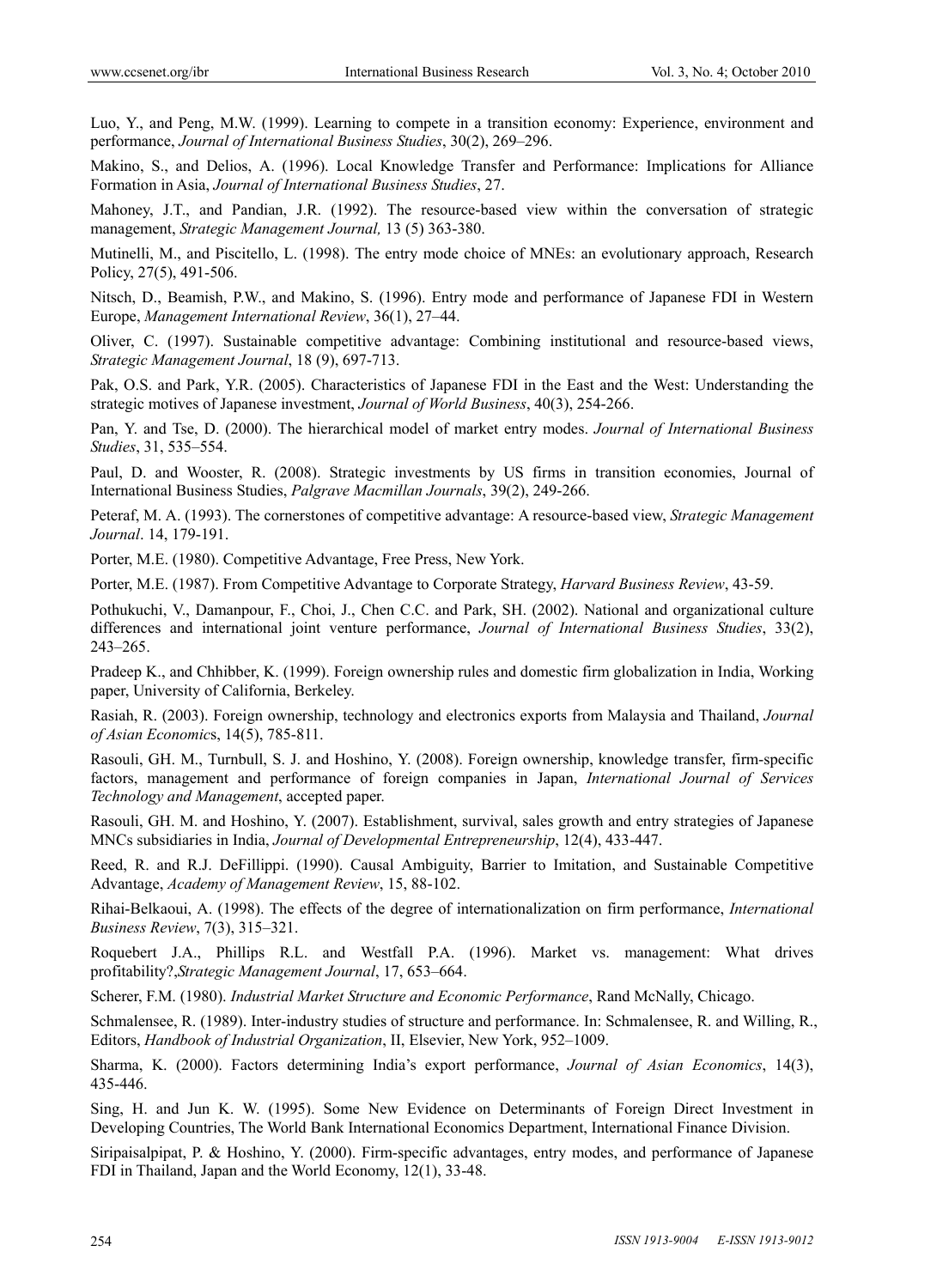Tihanyi, L., Griffith, D. A. and Russell, C. J. (2005). The effect of cultural distance on entry mode choice, international diversification, and MNE performance: A meta-analysis. *Journal of International Business Studies*, 36, 270-283.

Trevino, L., and Grosse, R. (2002). An analysis of firm-specific resources and foreign direct investment in the United States, *International Business Review*, 11(4), 431-452.

Turner, P.P. (1980). Import competition and the profitability of United Kingdom manufacturing industry. *Journal of Industrial Economics.*, 155–165.

Uhlenbruck, K. (2004). Developing acquired foreign subsidiaries: The experience of MNEs in transition economies, *Journal of International Business Studies*, 35(2), 109–123.

Vernon, R. (1966). International investment and international trade in the product cycle, *Quarterly Journal of Economics*, 80, 190-207.

Woodcock, C.P., Beamish, P.W., and Makino, S. (1994). Ownership-based entry mode strategies and international performance, *Journal of International Business Studies*, 25, 253–273.

Zahra, S.A. (1991). Predictors and financial outcomes of corporate entrepreneurship: An explorative study. *Journal of Business Venturing,* 6, 259-285.

Zahra, S.A., and Hayton, J.C. (2008). The effect of international venturing on firm performance: The moderating influence of absorptive capacity, *Journal of Business Venturing,* 23(2), 195-220.

#### **Notes**

Note 1. The empirical evidence of short and medium-term impact of foreign investment on exports is mixed. For example, in the case of certain newly industrialized Asian markets such as Chinese Taipei, Singapore, Hong Kong and Malaysia, the consensus seems to be that MNCs have played an important role in exports growth (e.g. Kumar, 1996). Moreover, studies of the determinants of FDI location in developing countries indicate that main driving factor is the ease with which enterprises located in the host market can participate in international trade (Sing and Jun, 1995, and Kokko et al., 2001). However, broader-based empirical studies generally yield mixed results regarding the role of MNCs in expanding the exports of developing countries (Dunning, 1993 and Sharma, 2000).

Note 2. The direct impact of foreign investment on import falls into two parts, namely an immediate effect emanating from the actual investment and the effects on the import pattern of the targeted enterprises. The former channel is generally limited to the imports of initial inputs of imported machinery and equipment, or of where FDI is large compared with the size of host market; it may include the knock-on effect on aggregate imports from rising total domestic demand. The second channel, which essentially depends on the investor's choice between imported and local inputs, has been studied extensively.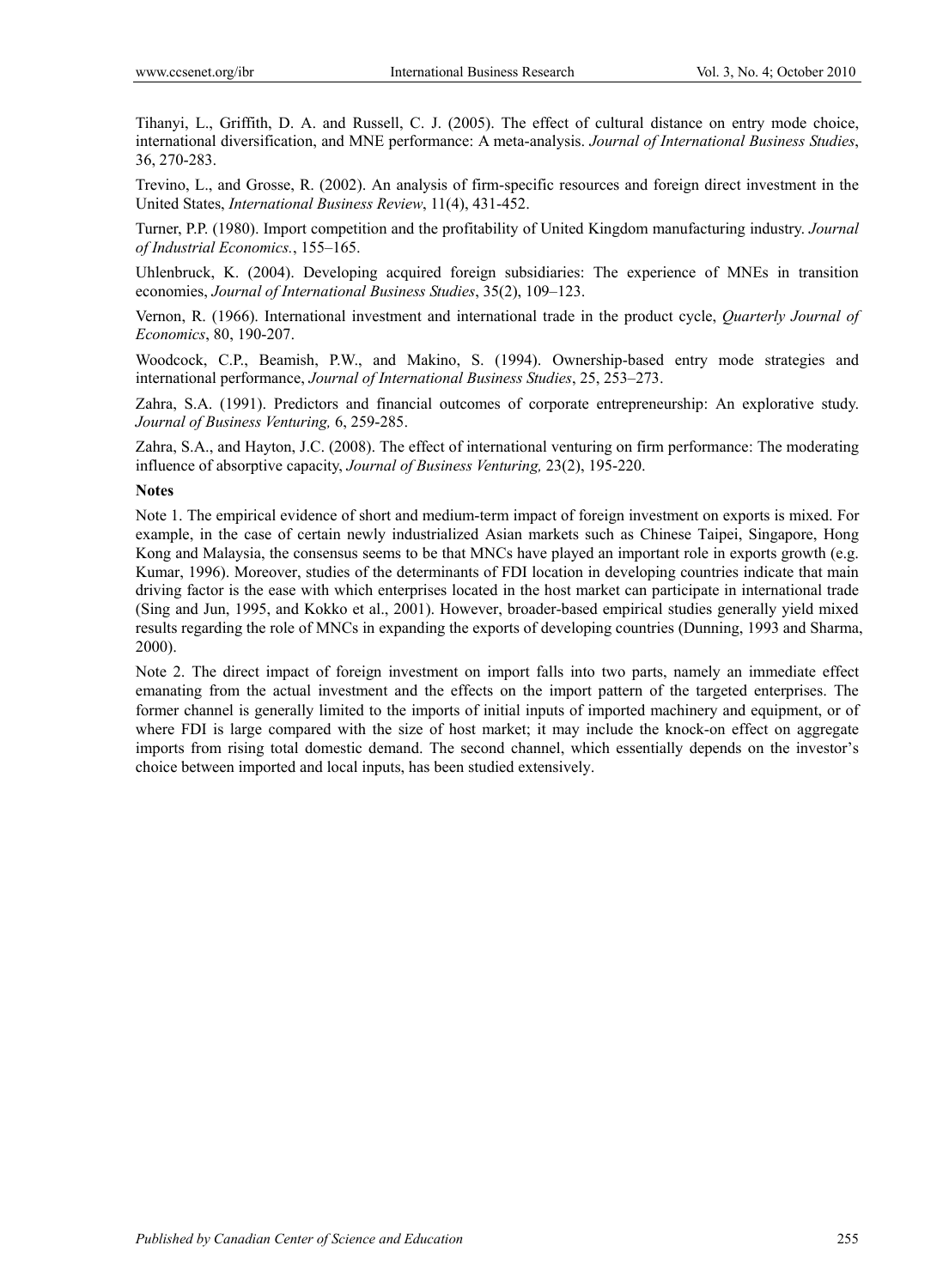|                 |      | <b>Equity Ownership</b> |            | <b>Country of Origin</b> |               |      |               |  |  |  |  |
|-----------------|------|-------------------------|------------|--------------------------|---------------|------|---------------|--|--|--|--|
| Period          | No.  | <b>WOS</b>              | <b>IJV</b> | <b>North America</b>     | <b>Europe</b> | Asia | <b>Others</b> |  |  |  |  |
| $-1970$<br>1903 | 476  | 207                     | 269        | 217                      | 205           | 35   | 19            |  |  |  |  |
|                 | 14%  | 43%                     | 57%        | 46%                      | 43%           | 7%   | 4%            |  |  |  |  |
| $-1980$<br>1971 | 471  | 263                     | 208        | 207                      | 201           | 43   | 20            |  |  |  |  |
|                 | 13%  | 56%                     | 44%        | 44%                      | 43%           | 9%   | 4%            |  |  |  |  |
| $-1990$<br>1981 | 887  | 527                     | 360        | 403                      | 371           | 86   | 27            |  |  |  |  |
|                 | 25%  | 59%                     | 41%        | 45%                      | 42%           | 10%  | 3%            |  |  |  |  |
| 1991 - 2000     | 1002 | 673                     | 329        | 460                      | 393           | 113  | 36            |  |  |  |  |
|                 | 29%  | 67%                     | 33%        | 46%                      | 39%           | 11%  | 4%            |  |  |  |  |
| $2001 - 2006$   | 664  | 402                     | 262        | 293                      | 242           | 95   | 34            |  |  |  |  |
|                 | 19%  | 61%                     | 39%        | 44%                      | 36%           | 14%  | 5%            |  |  |  |  |
| <b>Total</b>    | 3500 | 2072                    | 1428       | 1580                     | 1412          | 372  | 136           |  |  |  |  |
|                 | 100% | 59%                     | 41%        | 45%                      | 40%           | 11%  | 4%            |  |  |  |  |

## Table 1. Data distribution based on year of entry

#### Table 2. Data distribution based on type of industry

| <b>Type of Industry</b>           | <b>Number</b> | Percentage |
|-----------------------------------|---------------|------------|
| Agriculture                       | 2             | 0.1%       |
| Automobile                        | 137           | 3.9%       |
| Bank                              | 128           | 3.7%       |
| Chemistry                         | 259           | 7.4%       |
| Construction                      | 17            | 0.5%       |
| Consulting                        | 155           | 4.4%       |
| Electronic & electrical equipment | 331           | 9.5%       |
| Finance, insurance & real state   | 179           | 5.1%       |
| Food products                     | 128           | 3.7%       |
| Information service               | 171           | 4.9%       |
| Machinery                         | 355           | 10.1%      |
| Medical equipment & supply        | 151           | 4.3%       |
| Other manufacturing               | 340           | 9.7%       |
| Petroleum                         | 23            | 0.7%       |
| Primary & fabricated metals       | 104           | 3.0%       |
| Publication                       | 29            | $0.8\%$    |
| Retail industry                   | 99            | 2.8%       |
| Services                          | 252           | 7.2%       |
| Software                          | 264           | 7.5%       |
| Steel                             | 6             | $0.2\%$    |
| Transportation                    | 150           | 4.3%       |
| Wholesale trade                   | 220           | 6.3%       |
| <b>Total</b>                      | 3500          | 100.0%     |

|  | Table 3. Data variables and definition |
|--|----------------------------------------|
|  |                                        |

| Sign           | Variable name             | <b>Variable definition</b>                                          |
|----------------|---------------------------|---------------------------------------------------------------------|
| <b>EXPRNC</b>  | Experience in host market | The number of firm-years of experience in the host country          |
| WOS IJV        | Type of ownership         | Wholly owned subsidiary $(1)$ and International joint venture $(0)$ |
| <b>IMPORT</b>  | Import ratio              | The ratio of import in a foreign company                            |
| <b>EXPORT</b>  | Export ratio              | The ratio of export in a foreign company                            |
| <b>F EMPLY</b> | Foreign employee          | The number of foreign employees working in a subsidiary             |
| N GRAD         | New graduate              | The number of new graduates in a subsidiary                         |
| <b>EMPLYE</b>  | Employee                  | The number of employee in a subsidiary                              |
| P EMPLY        | Parent's employees        | The number of employee in parent company                            |
| F MNGR         | Foreign manager           | Manager nationality of subsidiary (Japanese 1 and otherwise 0)      |
| P SALS         | Parent's sales            | Gross sales of parent company                                       |
| P ASSET        | Parent's asset            | Total assets of parent company                                      |
| <b>CAPTL</b>   | Capital                   | The amount of capital of subsidiary                                 |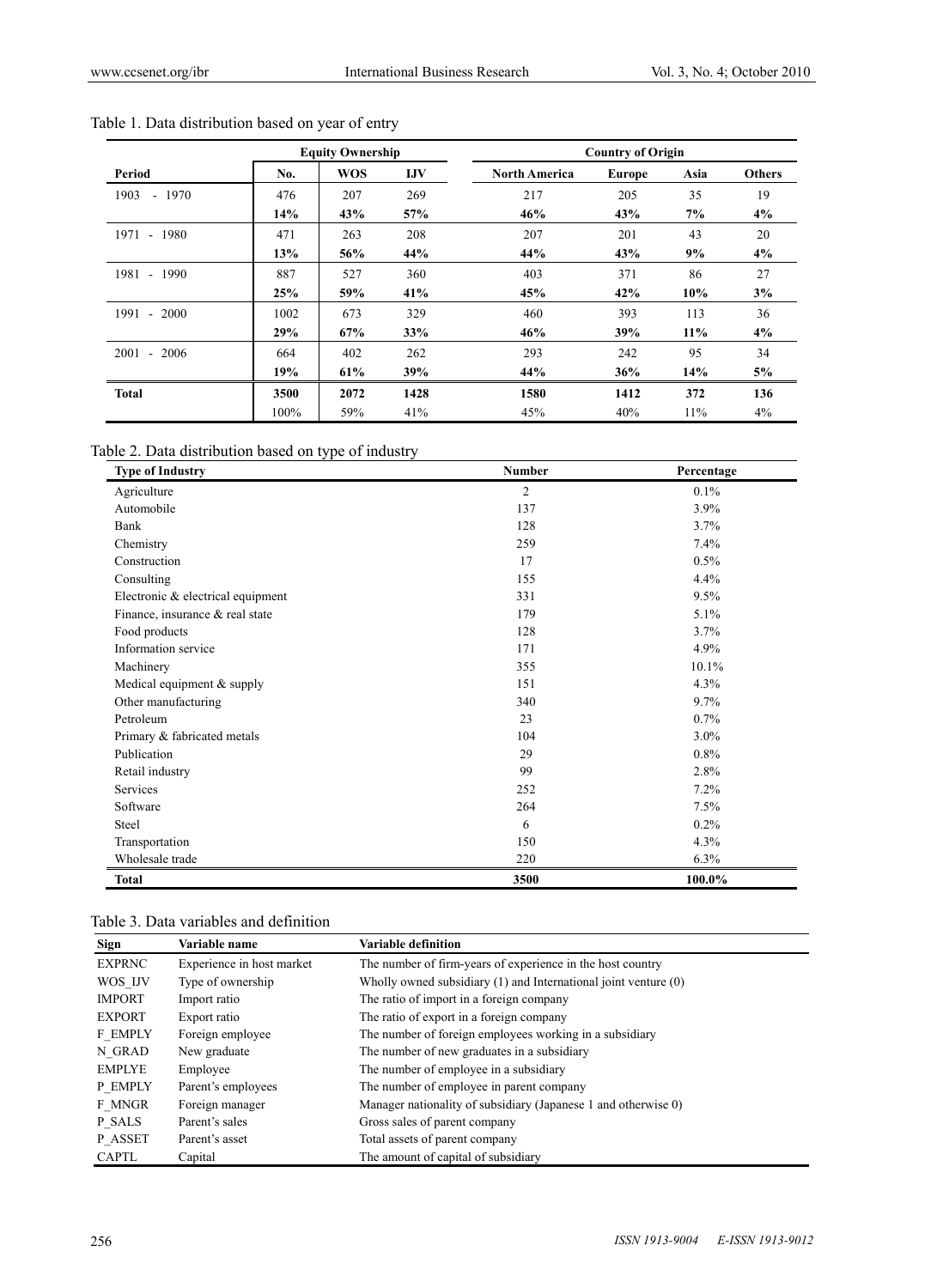# Table 4. Descriptive Statistics

| <b>Variables</b>           | $\boldsymbol{N}$ | Min.     | Max.   | Mean      | <b>Std. Deviation</b> |
|----------------------------|------------------|----------|--------|-----------|-----------------------|
| Experiences in host market | 293              | 1.6      | 97.9   | 30.027    | 17.182                |
| Type of Industry           | 293              | $\theta$ |        | 0.642     | 0.480                 |
| Capital                    | 293              | 10       | 385000 | 7958.809  | 31026.799             |
| Type of Ownership          | 293              | $\theta$ |        | 0.471     | 0.500                 |
| Europe                     | 293              | $\theta$ |        | 0.403     | 0.491                 |
| Asia                       | 293              | $\theta$ |        | 0.089     | 0.285                 |
| Others                     | 293              | $\theta$ |        | 0.058     | 0.234                 |
| Import ratio               | 293              | $\theta$ | 100    | 43.157    | 40.307                |
| Export ratio               | 293              | $\theta$ | 100    | 5.621     | 14.634                |
| Employees                  | 293              | $\theta$ | 14413  | 580.259   | 1318.200              |
| New graduate               | 293              | $\theta$ | 380    | 10.014    | 34.852                |
| Foreign Manager            | 293              | $\Omega$ |        | 0.768     | 0.423                 |
| Asset Growth Ratio         | 293              | $-0.64$  | 0.87   | 0.123     | 0.181                 |
| Parent's Sales             | 293              | 22       | 370998 | 33702.321 | 75563.101             |
| Parent's Sales Growth      | 293              | $-0.91$  | 32.34  | 0.233     | 1.903                 |
| Parent's Employees         | 293              | 50       | 506000 | 63204.519 | 97729.944             |
| Foreign Employees          | 293              | 0        | 102    | 2.645     | 8.242                 |

## Table 5. Pearson Correlations

|    |                       | 1       | $\overline{2}$ | 3       | 4       | 5       | 6       | 7       | 8       | 9       |
|----|-----------------------|---------|----------------|---------|---------|---------|---------|---------|---------|---------|
| 1  | Type of industry      | 1.00    |                |         |         |         |         |         |         |         |
| 2  | Experience            | 0.23    | 1.00           |         |         |         |         |         |         |         |
| 3  | Capital               | $-0.23$ | $-0.05$        | 1.00    |         |         |         |         |         |         |
| 4  | Type of ownership     | $-0.01$ | $-0.03$        | $-0.02$ | 1.00    |         |         |         |         |         |
| 5  | Europe                | 0.03    | 0.10           | 0.09    | 0.12    | 1.00    |         |         |         |         |
| 6  | Asia                  | $-0.02$ | 0.00           | $-0.02$ | 0.07    | 0.14    | 1.00    |         |         |         |
| 7  | Others                | 0.00    | 0.00           | 0.00    | 0.06    | 0.27    | 0.74    | 1.00    |         |         |
| 8  | Import ratio          | 0.29    | $-0.04$        | $-0.15$ | 0.33    | $-0.04$ | 0.00    | $-0.01$ | 1.00    |         |
| 9  | Export ratio          | 0.24    | 0.10           | $-0.06$ | 0.01    | $-0.09$ | 0.00    | $-0.01$ | $-0.18$ | 1.00    |
| 10 | Employees             | $-0.08$ | 0.25           | 0.18    | $-0.12$ | $-0.05$ | $-0.06$ | $-0.03$ | $-0.22$ | $-0.01$ |
| 11 | Foreign Employees     | $-0.09$ | $-0.02$        | 0.06    | $-0.10$ | 0.06    | 0.02    | 0.00    | $-0.11$ | 0.03    |
| 12 | New graduate          | $-0.16$ | 0.10           | 0.18    | $-0.17$ | $-0.04$ | 0.06    | 0.10    | $-0.24$ | $-0.06$ |
| 13 | Foreign Manager       | 0.09    | 0.15           | $-0.12$ | $-0.11$ | $-0.08$ | 0.00    | 0.07    | $-0.19$ | 0.12    |
| 14 | Parent's Employees    | $-0.24$ | 0.10           | 0.12    | 0.07    | $-0.07$ | $-0.12$ | $-0.08$ | $-0.13$ | $-0.11$ |
| 15 | Asset growth ratio    | 0.03    | $-0.03$        | $-0.03$ | 0.01    | $-0.21$ | 0.01    | 0.02    | $-0.05$ | $-0.07$ |
| 16 | Sales growth ratio    | $-0.01$ | $-0.05$        | 0.00    | 0.00    | $-0.21$ | $-0.02$ | 0.01    | $-0.01$ | $-0.07$ |
| 17 | Parent's Sales        | $-0.05$ | 0.08           | 0.06    | 0.09    | 0.19    | $-0.01$ | 0.01    | $-0.21$ | $-0.12$ |
| 18 | Parent's sales growth | 0.05    | $-0.01$        | $-0.01$ | $-0.06$ | $-0.07$ | $-0.02$ | $-0.02$ | 0.06    | 0.10    |
|    | N                     | 293     | 293            | 293     | 293     | 293     | 293     | 293     | 293     | 293     |

|  |  | Table 5. Pearson Correlations (continue) |  |  |
|--|--|------------------------------------------|--|--|
|--|--|------------------------------------------|--|--|

|    |                       | 10   | 11      | 12      | 13   | 14   | 15   | 16   | 17   | 18   |
|----|-----------------------|------|---------|---------|------|------|------|------|------|------|
| 1  | Type of industry      |      |         |         |      |      |      |      |      |      |
| 2  | Experience            |      |         |         |      |      |      |      |      |      |
| 3  | Capital               |      |         |         |      |      |      |      |      |      |
| 4  | Type of ownership     |      |         |         |      |      |      |      |      |      |
| 5  | Europe                |      |         |         |      |      |      |      |      |      |
| 6  | Asia                  |      |         |         |      |      |      |      |      |      |
| 7  | Others                |      |         |         |      |      |      |      |      |      |
| 8  | Import ratio          |      |         |         |      |      |      |      |      |      |
| 9  | Export ratio          |      |         |         |      |      |      |      |      |      |
| 10 | Employees             | 1.00 |         |         |      |      |      |      |      |      |
| 11 | Foreign Employees     | 0.34 | 1.00    |         |      |      |      |      |      |      |
| 12 | New graduate          | 0.58 | 0.15    | 1.00    |      |      |      |      |      |      |
| 13 | Foreign Manager       | 0.10 | $-0.12$ | 0.11    | 1.00 |      |      |      |      |      |
| 14 | Parent's Employees    | 0.25 | 0.07    | 0.17    | 0.07 | 1.00 |      |      |      |      |
| 15 | Asset growth ratio    | 0.08 | $-0.13$ | 0.16    | 0.09 | 0.05 | 1.00 |      |      |      |
| 16 | Sales growth ratio    | 0.08 | 0.02    | 0.19    | 0.04 | 0.05 | 0.91 | 1.00 |      |      |
| 17 | Parent's Sales        | 0.01 | $-0.01$ | $-0.03$ | 0.02 | 0.36 | 0.04 | 0.01 | 1.00 |      |
| 18 | Parent's sales growth | 0.04 | 0.10    | 0.01    | 0.06 | 0.13 | 0.14 | 0.14 | 0.09 | 1.00 |
|    | N                     | 293  | 293     | 293     | 293  | 293  | 293  | 293  | 293  | 293  |

#### *Published by Canadian Center of Science and Education* 257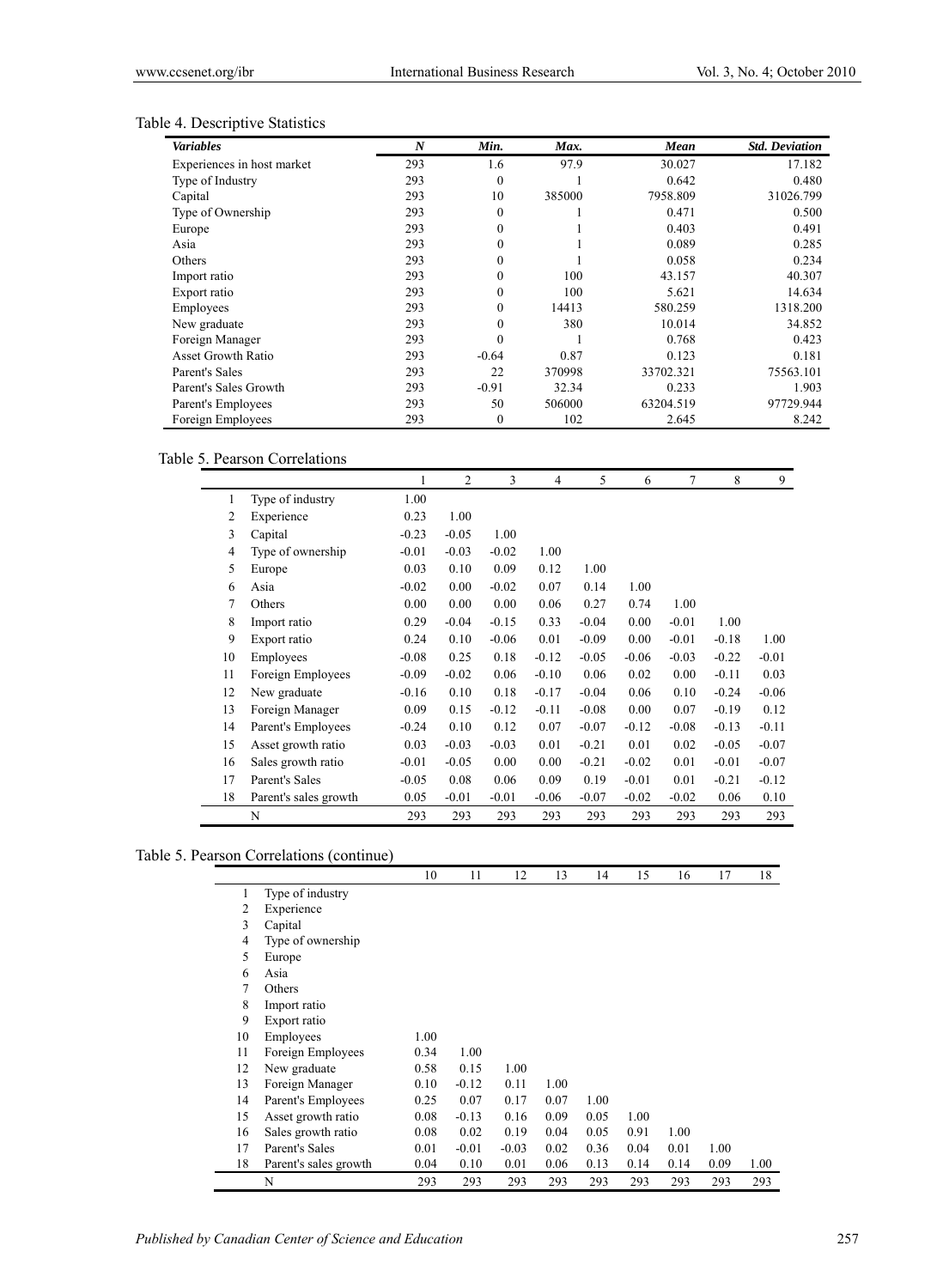| <b>Variables</b>            | <b>Tolerance</b> | <b>VIF</b> |
|-----------------------------|------------------|------------|
| Type of industry            | 0.709            | 1.41       |
| Experience in host market   | 0.801            | 1.25       |
| Foreign ownership ratio     | 0.860            | 1.16       |
| Europe                      | 0.812            | 1.23       |
| Asia                        | 0.430            | 2.33       |
| Others                      | 0.409            | 2.44       |
| Import ratio                | 0.784            | 1.28       |
| Export ratio                | 0.902            | 1.11       |
| New graduate                | 0.615            | 1.62       |
| Sales growth ratio          | 0.929            | 1.08       |
| Foreign employees           | 0.837            | 1.19       |
| Parent's sales growth ratio | 0.944            | 1.06       |
| Parent's Employees          | 0.714            | 1.40       |
| Parent's Sales              | 0.759            | 1.32       |
| Capital                     | 0.581            | 1.72       |
| Employees                   | 0.309            | 3.23       |
| Gross sales                 | 0.307            | 3.25       |

Table 7. Binary logistic regression for type of industry

| <b>Variables</b>  | <b>Type of Industry</b> |
|-------------------|-------------------------|
| <b>EXPRNC</b>     | $0.054**$<br>(3.957)    |
| WOS IJV           | $-1.335**$<br>(3.302)   |
| <b>IMPORT</b>     | $0.029***$<br>(9.053)   |
| <b>EXPORT</b>     | 0.025<br>(1.147)        |
| <b>F EMPLY</b>    | $0.100**$<br>(3.748)    |
| N GRAD            | $-0.24***$<br>(6.512)   |
| <b>EMPLYE</b>     | 0.382<br>(1.236)        |
| P EMPLY           | $-0.253$<br>(1.528)     |
| F MNGR            | $1.555*$<br>(2.523)     |
| P SALS            | $0.946**$<br>(3.876)    |
| P ASSET           | $-1.068***$<br>(4.769)  |
| <b>CAPTL</b>      | 0.099<br>(0.169)        |
| Constant          | 0.273<br>(0.028)        |
| Cases             | 293                     |
| Chi-square        | 48.544***               |
| -2 Log likelihood | 74.579                  |
| Cox & Snell $R^2$ | 0.318                   |
| Nagelkerke $R^2$  | 0.512                   |

\* Significant to 0.1. \*\* Significant to 0.05. \*\*\* Significant to 0.01.

Notes: 1. Numbers in right sides are Wald Statistics.

2. The dependent variable is the type of industry which is a dummy variable coded 1 if the firm is in manufacturing industry and coded 0 if it is in services industry. F\_MNGR, foreign manager; F\_EMPLY, foreign employees; N\_GRAD, new graduate; P\_ASSET, parent's total assets; P\_SALS, parent's total sales; P\_EMPLY, the number of parent firm's employees; EXPRNC, parent's experience in host country; EMPLYE, the number of firm's employee; SALES, firm total sales; CAPTL, firm's capital; IMPORT, the ratio of import; EXPORT, the ratio of export; WOS\_IJV, type of ownership (wholly owned subsidiary and international joint venture).